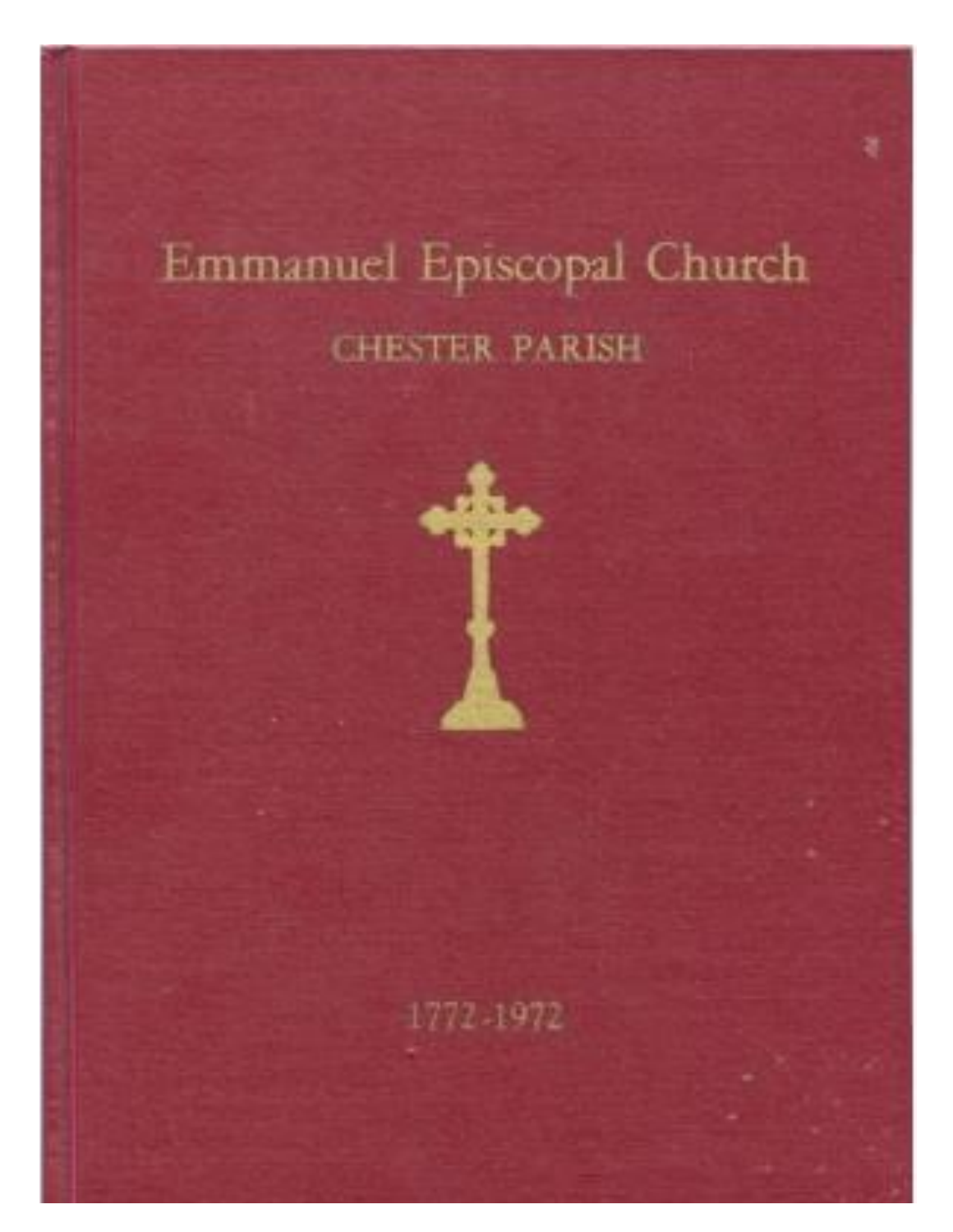(This version of Dumscott's 1772-1972 History of Emmanuel Church, Chester Parish was scanned and converted to PDF. Every effort has been taken primarily to preserve the textual content in searchable form and secondarily in the format of the original edition.) Ron Abler

April 2014

#### **ACKNOWLEDGMENT**

This brief survey of the History of Emmanuel Church would not have been possible had it not been for the preliminary work prepared by Mr. Ralph Townshend, Sr. As Registrar of the Vestry he had access to the Vestry Register, and as a person vitally interested in Kent County and its many institutions, he searched through the early records of Chester Parish. These were made available to the writer to be assembled into this presentation. Mr. Townshend was ever ready to advise, and his encouragement was the stimulant that was necessary for the completion of the project.

Fred W. Dumschott

February 14, 1972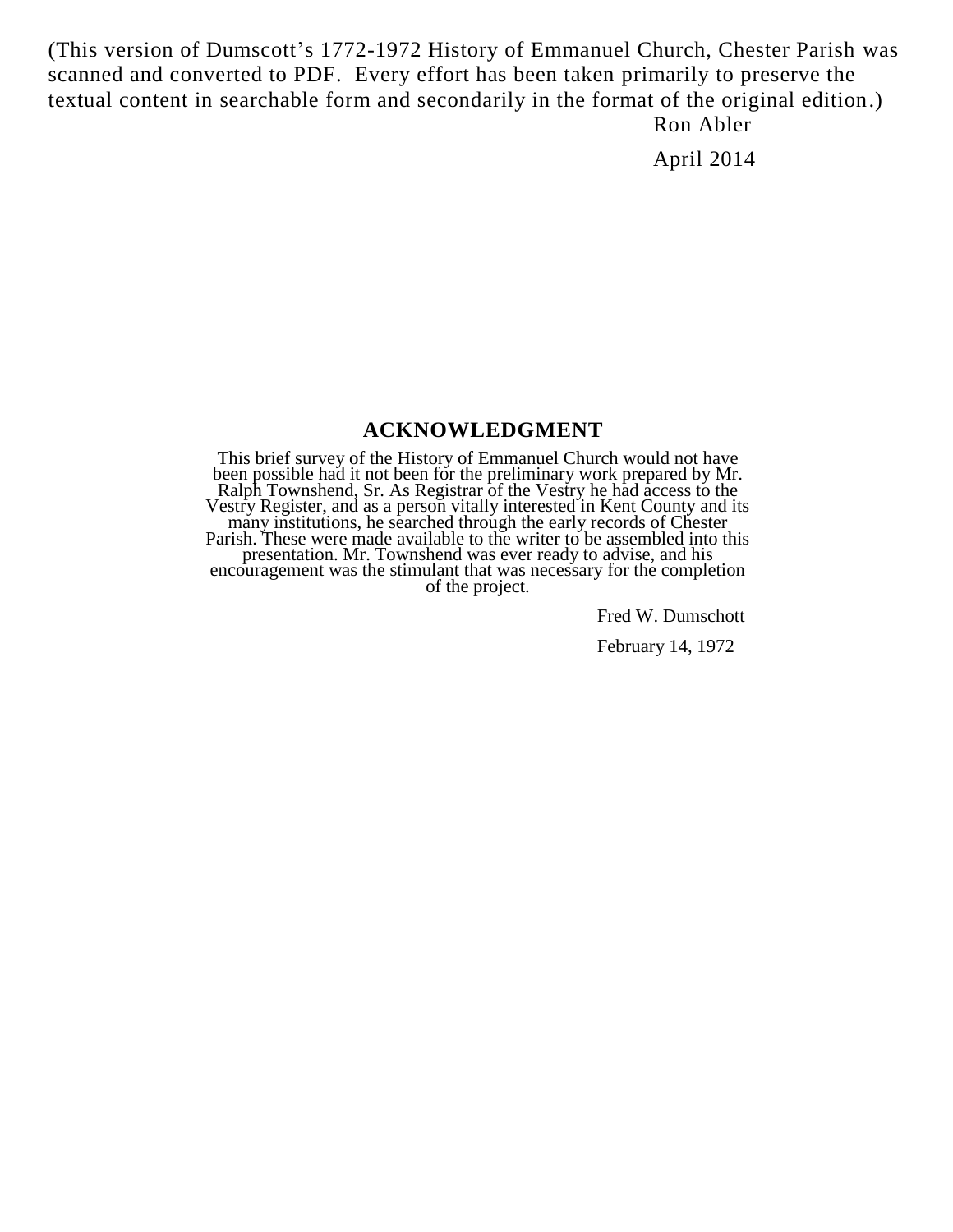The Provincial Council of Maryland, in 1706, planning to develop the commercial activity of the colony, proposed the erection of towns and ports for this purpose. Among the towns created to aid in this design, a site on the Chester River was proposed. Later in that year Chestertown was laid out, being designated as the port of entry for all towns, rivers, creeks and coves in Cecil, Kent and Queen Anne's Counties.<sup>1</sup> The anticipated increase in commercial activity gave hope for the development of an active and growing population in Chestertown.

As a house of worship was an important part of every colonial town, it is assumed that a facility for religious services was provided in Chestertown sometime prior to 1709. However, at the present time, there is no record that such did in fact exist. We do know that a chapel was erected to replace an existing church in 1720.<sup>2</sup> This newly erected building was a Chapel of Ease in St. Paul's Parish in Kent County.

The Provincial Council created Chester Parish in 1766 when it assigned certain areas of St. Paul's Parish and Shrewsbury Parish to the newly created parish. The area consisted of approximately 85 square miles containing a strip of land 7 miles wide between the Chester River extending north to the Bay and the Sassafras River. For 1766 an assessment of 100,000 pounds of tobacco was levied upon all taxables in Kent County, to be paid to the Vestry of Chester Parish, with 80,000 pounds to be added later. Of this total sum 130,000 pounds were to be expended for the purchase of twenty acres of land near or at the Cross Roads called I. U. and in erecting a church thereon. The remaining 50,000 pounds were to be used for an addition to the church in Chestertown.<sup>3</sup>

The "freeholders" of the new Parish were directed to meet at the "aforesaid Cross Roads, called I. U., on the first Tuesday in January next ensuing, and then and there elect and make choice of six vestrymen and two wardens, to serve as a Vestry of the said Parish for the ensuing year, and until Easter Monday next ensuing."<sup>4</sup> The vestrymen elected January 3, 1766, were: Aaron Alford, Macall Medford, Joseph Rasin, Thomas Perkins, St. Leger Everett, and William Ringgold. The wardens chosen were Robert Peacock and William Cowerden.<sup>5</sup>

The newly elected Vestry contracted to build the church at I. U. at a cost of 758 pounds in Spanish dollars at 7s8d each, or Pennsylvania currency, or such other currency as was commonly passing at the time of payment. The church building was complete in 1768, but we have no indication of the form of currency used in payment of the costs.<sup>6</sup>

At a meeting of the Vestry in 1767, following an extended discussion, it was decided not to enlarge the existing church in Chestertown, but rather to build a new church which should be sixty feet long and forty feet wide, having two stories. It was further agreed to enter on the register of the Parish the strong feeling of the people of the congregation in Chestertown that with the 50,000 pounds of tobacco allocated for the church plus the volume already subscribed to date and the sale of pews on the second floor, a good and handsome chapel sixty-six feet long and forty feet wide, two stories high, with stone foundation, could be built and completed in Chestertown.<sup>7</sup>

The Provincial Council, in 1768, approved the proposal to construct a new church and granted a portion of the Court House grounds as the site upon which the church was to be constructed. The site consisted of an area ninety feet on High Street and one hundred and twenty feet on Cross Street. James Anderson, William Bordley, Emory Sudler and James McLean were authorized to act as trustees to carry out the project. Two years later an additional three hundred and sixty pounds were made available to complete the church and to erect a fence around the burial grounds.<sup>8</sup>

The building erected at this time had two floors, a balcony comprising the second floor. The entrance to the church was from High Street. The pulpit faced the entrance to the Church and a communion table was situated directly in front of the pulpit. A belfrey was erected at the west end of the building. The church bell was used for the public convenience as well as to call the parishioners to church service. Each person holding one or more acres of land was entitled to purchase a pew. There were sixty-eight pews in the church, thirtysix on the first floor and thirty-two in the balcony. The balcony encircled three sides of the church. The records show that the rental of pews in the new Chapel began August 14, 1772, which is taken as the official date of the completion of the building. The Vestry agreed that Mr. Thomas Marsh have first choice in the selection of a pew, he having subscribed the sum of seventy pounds.<sup>9</sup>

During the years 1766 to 1775 three Rectors ministered to the needs of the congregation in Chester Parish. They were The Rev. Matthias Harris, The Rev. Phillip Hughes and The Rev. John Patterson.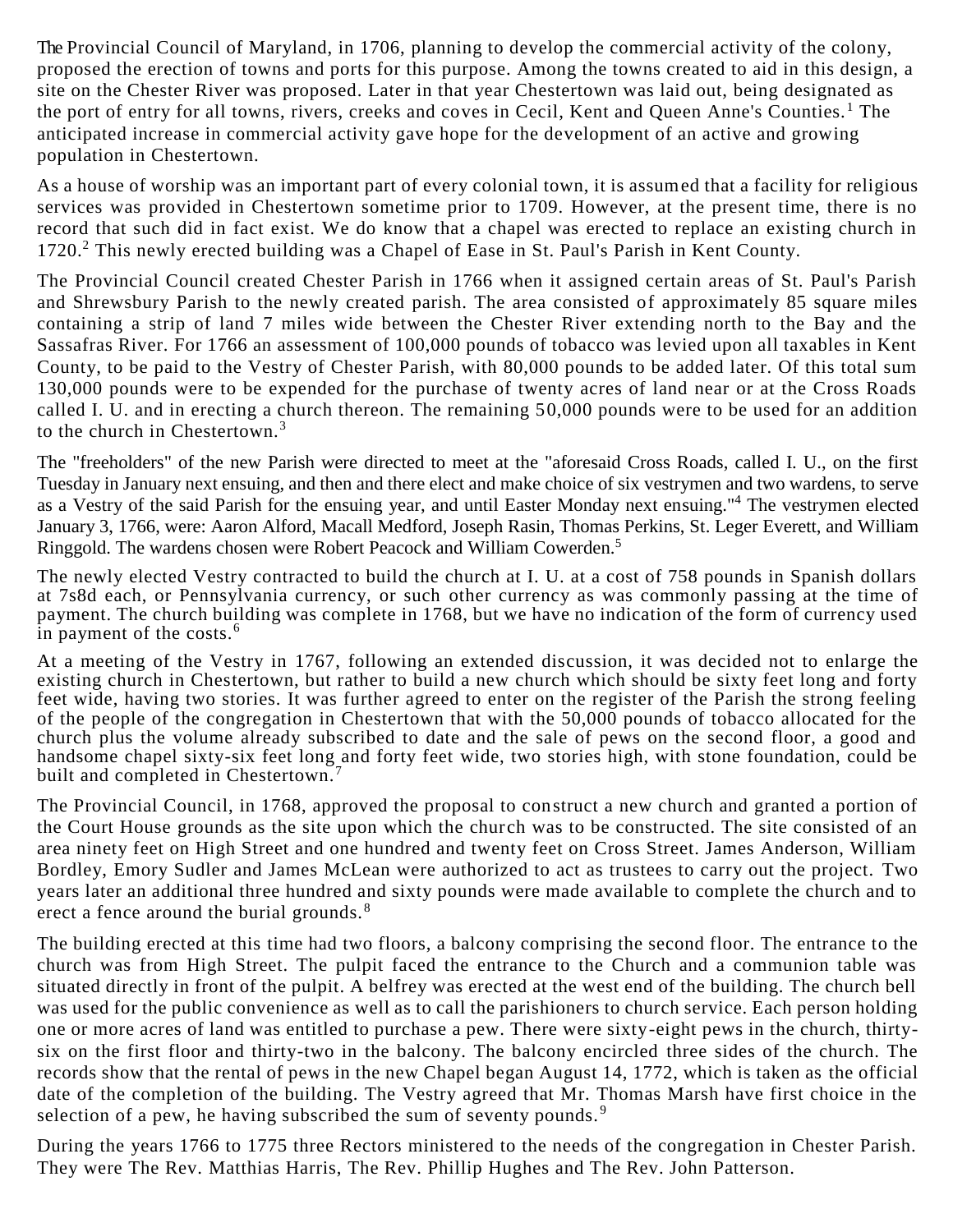As long as the Church of England was the established church of the colony, the fiscal support of that church was by means of taxes levied on the respective parishes, which taxes when collected by the sheriff were turned over to the respective vestries. Under date of November 10, 1772, the Chester Parish Vestry issued a "Petition to the Worshipful Justices of Kent County for assessment of 5 pounds of tobacco to be laid on all taxable inhabitants of the Parish to defray charges to the Parish Church and Chapel." Similar petitions had been made in previous years and were made in succeeding years as well.<sup>10</sup>

With the establishment of the State Government in 1776, the Bill of Rights to the constitution of Maryland deprived the clergy of their legal support. Shortly thereafter the clergy were required to take an oath which, if followed, would have been in violation of their ordination vows. Discouraged, some of the rectors in Maryland returned to England, others left for other States, while some retired from the ministry and pursued other vocations. By 1780 there were about six of the clergy remaining in Maryland.<sup>11</sup>

In 1779 the General Assembly of Maryland enacted legislation providing for the election of Vestries in the existing Parishes granting such Vestries when duly elected in fee simple, the glebes, places of worship and other church property as well as the appointment of ministers for their respective Parishes, but making no provision for their financial support other than what might be obtained through voluntary contributions.

The difficulties involved under these conditions are somewhat illustrated by the experience of the Rev. Samuel Keene. The Rev. Samuel Keene assumed his duties in Chester Parish in 1779 and served one year at a stipulated salary of 800 pounds of wheat for a year. Unfortunately, he did not receive his complete compensation at the termination of his year. This is testified in the Vestry register, where we read for January 1, 1782, a "Balance (is) still due to the Reverend Keene from subscribers for officiating as clergyman."<sup>1</sup> This entry records a delinquency of two years in meeting the Rector's salary. The Vestry warned the subscribers that, if payments were not made, warrants would be issued compelling them. For many years the Vestry contracted to pay "only what could be collected" as a salary.<sup>1</sup>" The subscriptions were paid in pounds, shillings and pence as late as 1802, and in 1805 they apparently were paid in dollars for the first time.<sup>14</sup>

The Rev. Keene was succeeded by the Rev. Dr. William Smith.<sup>15</sup> Dr. Smith had served the College of Philadelphia as its first provost in 1751 and continued in that office until its charter was revoked by the Pennsylvania Legislature. In 1780, finding himself with no position, Dr. Smith decided to move his family to Chestertown and there to establish and set in operation a village school or academy. Here he was offered the ministry of Chester Parish at a compensation of 600 bushels of wheat per annum, which the Vestry agreed it would try to collect by the end of the year and pay to him provided he officiate for one year at the Parish Church at I. U. every other Sunday and at the Chapel every other Sunday in the afternoon. The Vestry further agreed that they would keep the subscription open and if they were able to do so add more to the agreement. It is noted in one source that it took one hundred and twenty-two persons to agree to contribute before this amount of wheat could be promised. Dr. Smith's first sermon was a Thanksgiving Sermon for the Establishment of Peace and Independence in America, delivered in Chestertown on July 4, 1780.

Dr. Smith entered into his task with such vigor that before the end of the year he was also placed in charge of the Kent County School which, combined with his own private class, formed the nucleus from which Washington College emerged two years later. His success with the Kent County School was such that by 1782 there were one hundred and forty students enrolled. The Visitors and Governors of the Kent County School, under the leadership of Dr. Smith, petitioned the Maryland Legislature that the school be incorporated as a college. The charter was granted by the Legislature at its session in April 1782 "in honorable and perpetual memory of his Excellency the Commander-in-Chief of the armies of the United States."<sup>1</sup>"<sup>5</sup> Dr. Smith, by letter, had previously requested of General Washington that the College be permitted to use his name for the new College. In response, George Washington wrote, in part, "I am indebted for the honor conferred on me, by giving my name to the College at Chester."

#### The act incorporating the College stipulated

that an estate, or sum of money not less than 5000 pounds current money, or the just value thereof (including the estate of the said Kent County School) is in their hands, or so secured to be paid to them that they will answer for the value thereof, and the application of the same toward founding, endowing and supporting said intended College, according to their best judgment, and the tenor of this Act; Provided always, That such instrument in writing be lodged with the General Assembly as aforesaid, within five years after the passing of this Act.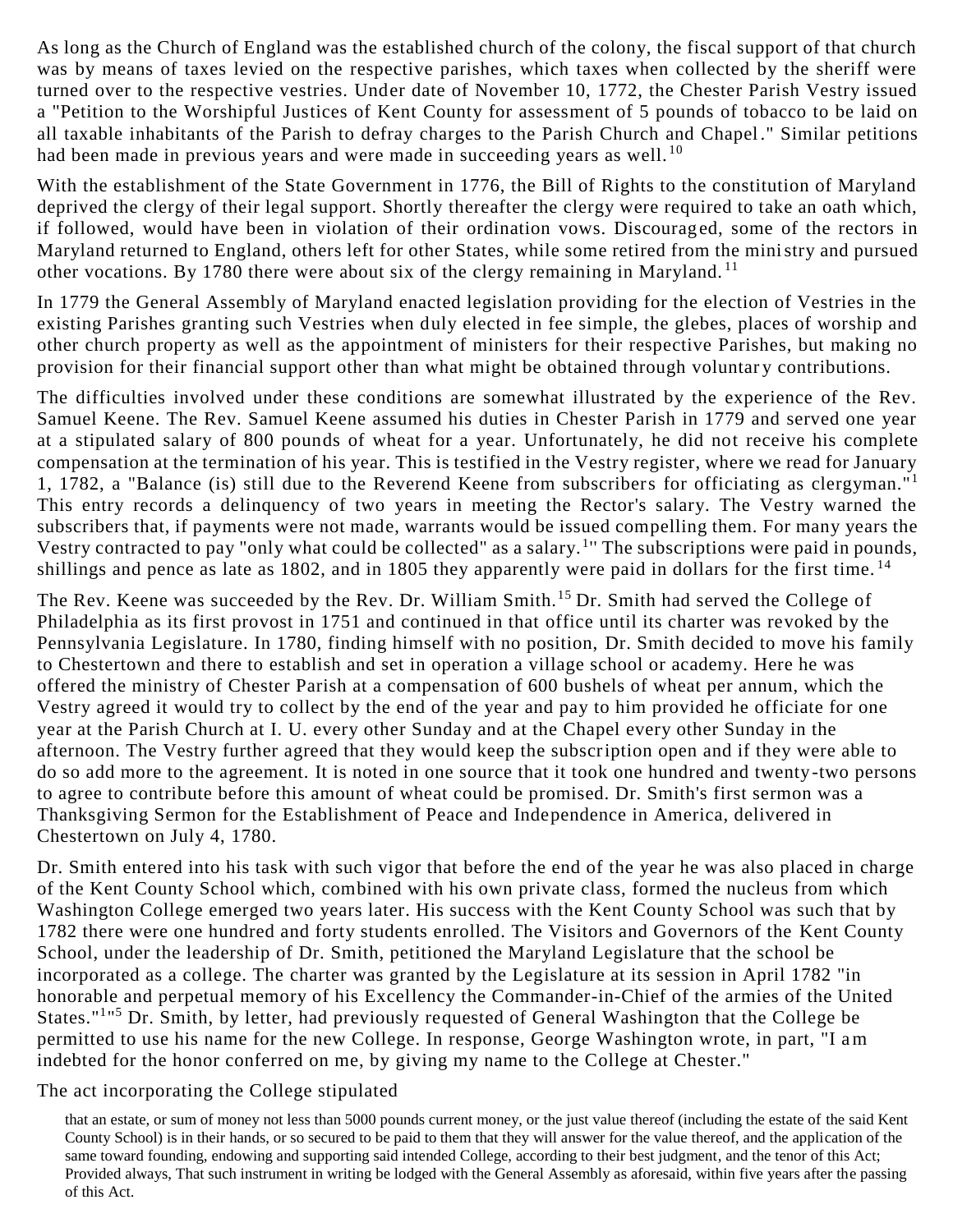To comply with the stipulation of the Act, the Visitors and Governors assigned to Dr. Smith the task of securing the necessary subscriptions. Dr. Smith accepted the assignment with his customary vigor and visited every county on the Eastern Shore, making the journey by horseback. Withi n a period of six months he succeeded in raising the funds required by the Legislature, with the result that on November 26, 1782, the Visitors and Governors were pleased to address the Honorable the General Assembly declaring "that a sum of money exceeding 5000 pounds (exclusive of the estate of Kent County School) and amounting to 5992 pounds 14 shillings and 6 pence is subscribed toward the said College."<sup>17</sup>

During his stay in Chestertown, Dr. Smith did not direct his entire attention to the affairs of Washington College. He worked vigorously and diligently on behalf of the Church and was considered one of the great leaders of the Episcopal Church in his day. Arriving in Kent County at a time when the Parish was experiencing difficulties in meeting its financial responsibilities, and with the Church somewhat disorganized, Dr. Smith responded to the urgency. He summoned a meeting of the clergymen and laymen to consider the position of the Church of England in the county.

The meeting was held in the Chapel at Chestertown, Kent County on November 9, 1780. Those in attendance were:<sup>18</sup>

| Rev. Samuel Keene, Rector        | St. Luke's                   | Queen Anne's County |
|----------------------------------|------------------------------|---------------------|
| Rev. William Smith, D. D.        | <b>Chester Parish</b>        | <b>Kent County</b>  |
| Rev. James J. Winner, Rector     | Shrewsbury                   | <b>Kent County</b>  |
| Col. Richard Lloyd, Vestryman    | St. Paul's                   | Kent County         |
| Mr. James Dunn, Vestryman        | St. Paul's                   | <b>Kent County</b>  |
| Mr. John Page, Vestryman         | St. Paul's                   | <b>Kent County</b>  |
| Mr. Richard Miller, Vestryman    | St. Paul's                   | <b>Kent County</b>  |
| Mr. Samuel Wickes, Vestryman     | St. Paul's                   | Kent County         |
| Mr. John Scott, Vestryman        | <b>Chester Parish</b>        | <b>Kent County</b>  |
| Mr. J. W. Tilden, Vestryman      | <b>Chester Parish</b>        | Kent County         |
| Mr. St. Leger Everett, Vestryman | <b>Chester Parish</b>        | Kent County         |
| Mr. James Wroth, Vestryman       | <b>Chester Parish</b>        | <b>Kent County</b>  |
| Mr. John Kennard, Church Warden  | <b>Chester Parish</b>        | Kent County         |
| Mr. Sturgess, Church Warden      | <b>Chester Parish</b>        | <b>Kent County</b>  |
| Mr. Christopher Hall, Vestryman  | Shrewsbury                   | Kent County         |
| Mr. George Moffett, Vestryman    | Shrewsbury                   | <b>Kent County</b>  |
| Mr. William Keating, Vestryman   | Shrewsbury                   | <b>Kent County</b>  |
| Mr. John Brown, Vestryman        | St. Luke's                   | Queen Anne's County |
| Mr. Downs, Vestryman             | St. Luke's                   | Queen Anne's County |
| Mr. William Bordley              | Certain Rspectable Gentlemen |                     |
| Dr. Van Dyke                     |                              |                     |
| Col. Isaac Perkins               |                              |                     |
| Mr. Charles Groom                |                              |                     |
| Mr. William Keen                 |                              |                     |

Mr. James Hackett

This convention prepared a petition to the General Assembly requesting that financial support be provided for public religion. The petition was read at the convention and approved, and it was ordered that it be sent to each Vestry in the State. After obtaining signatures in their respective Parishes, it was to be submitted to the Legislature. The petition read:

That delegates of this State at the great era of our independence in free and full convention assembl ed for the purpose of establishing a new constitution and form of government upon the authority of the people, appearing in their wisdom to have considered some parts of the said laws as inconsistent with that religious liberty of assessment, which they intended of their future government, did by the 33rd section of the Bill of Rights abrogate all such laws theretofore passed as enabled the Courts on application of Vestrymen and Church Wardens to make assessments or levies for the support of religious establishments, but not with the view of being less attentive than their pious ancestors had been to the interests of religion, learning and morals. On the contrary, by the very same section, an express command and authority are given to future legislatures at their discretion to lay a general and equal tax for the support of the Christian religion agreeabl y to the said Declaration.

Deeply impressed with these momentous considerations, and conceiving ourselves fully warranted by our constituents in this application to your honorable body, having advertised our design without any objection to us, your petitio ners therefore most earnestly and humbly pray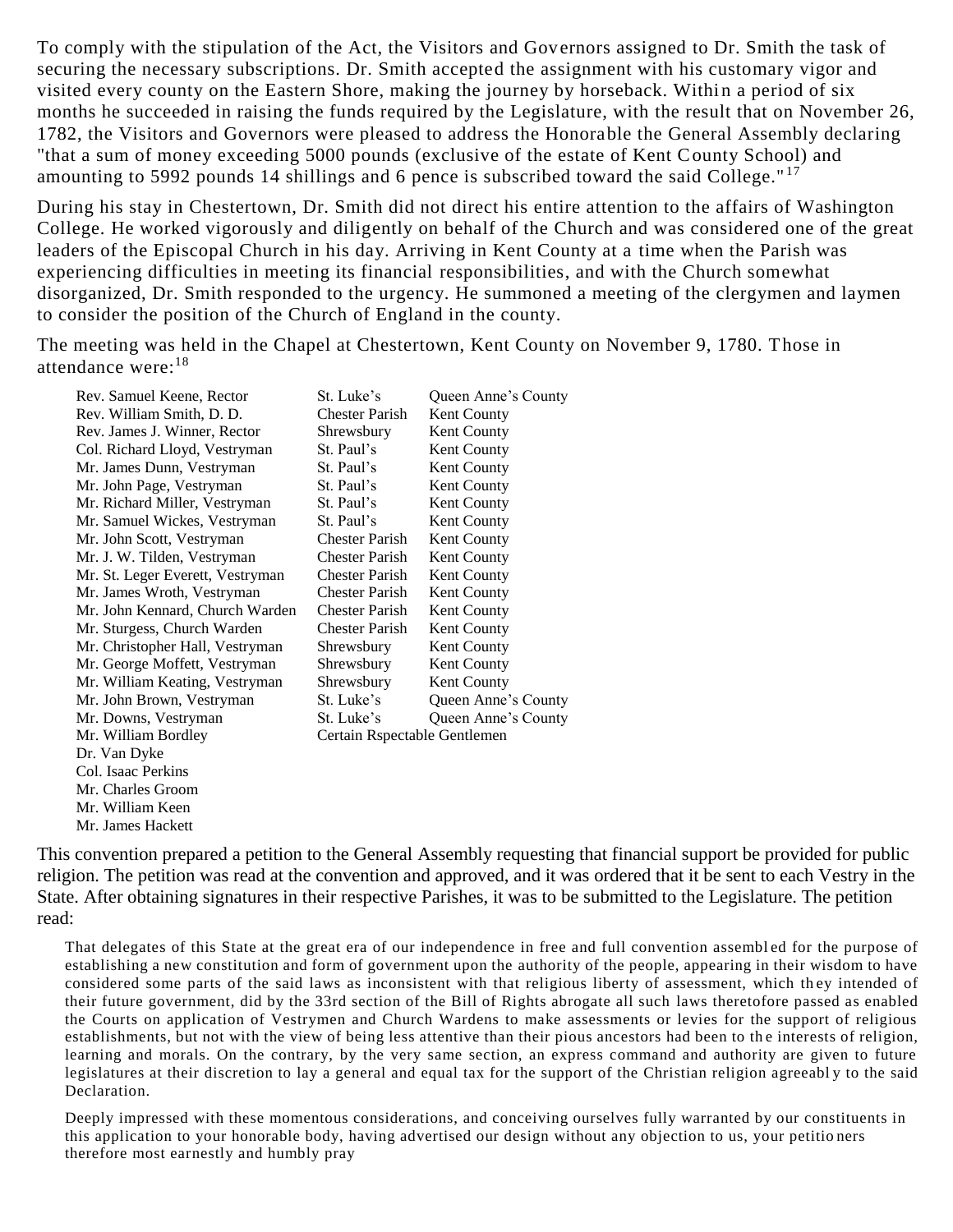That an act may be passed agreeably to the aforesaid section of the Declaration of Rights, for the support of public religion by an equal assessment and laws, and also enable the vestry and church wardens of t his Parish, by rates on pews from time to time, or otherwise, as your wisdom shall think fit, to repair and uphold the Church and Chapel and the Church yard and burying ground of the same. All which your petitioners conceive may be done not only for this P arish, but at the same time, if thought best, for any other Parish within this State (which it is believed earnestly desires the same) by a single law in a manner perfectly agreeable to the liberty and wishes of every denomination of men, which would be esteemed good Christians and faithful citizens of the State. <sup>19</sup>

At this convention the Rev. James Jones Wilmer, Rector of Shrewsbury Parish, introduced a motion that "the Church of England as heretofore so known in the province, be now called the Protestant Episcopal Church." The motion was adopted by the convention, thus introducing for the first time the name which subsequently replaced that of the Church of England in the American States. Dr. Smith presided at the convention proceedings, and it is presumed by some that he had suggested the new name for the Church and requested Rev. Wilmer to introduce the motion. However, it is also recorded that Rev. Wilmer and Dr. Smith discussed the proposal and that both men mutually arrived at the same decision. Be that as it may, we are assured that the term Protestant Episcopal Church, which replaced the Church of England in the States, was first suggested at this convention held in Chestertown in 1780.<sup>2n</sup>

The Rev. Charles C. Tiffany, D.D., in his History of the Episcopal Church states, "The name Protestant Episcopal, as adopted, made its way everywhere throughout the Episcopal Church as indicative and expressive of its leading peculiarities, Episcopal as distinguishing it from the Presbyterian organization which wholly characterized all other Protestant Ecclesiastical bodies, and Protestant as distinguished from the Church of Rome whose regimen was also Episcopal." $^{21}$ 

At the conclusion of the war, Governor Paca, in May 1783, addressed the Maryland Legislature on the subject of religion, recommending that one of the first matters to be considered on the return of peace was the manner in which adequate support may be provided to sustain the Christian religion. Approximately one week following the Governor's address, Washington College held its first commencement exercises on May 13, 1783. Present on this occasion were a number of the clergy. Naturally the Governor's address was still fresh in their minds, and it was logical that the address would stimulate discussion on the subject. Governor Paca was also present on this occasion. Out of the discussions emerged an agreement that a petition be drawn requesting of the Legislature permission to prepare a bill which would allow the Episcopal clergy, without losing their identity, to make the necessary alterations in the liturgy and arrange a plan for the perpetuation of the ministry according to the episcopal regimen. This petition was signed by William Smith and Thomas Gates.<sup>22</sup>

The Legislature granted the request and the clergy met in Annapolis on August 13, 1783, and prepared a charter of incorporation which they presented to the Legislature, concluding their meeting by issuing a Declaration of Fundamental Rights and Liberties. The Declaration identified the Protestant Episcopal Church in Maryland with the Church of England established under the Provincial Government. It asserted its title to the property secured to the Church of England and by the Bill of Rights. It also affirmed the right of the Church to alter the liturgy in order to adapt it to the circumstances of its becoming an independent church.

The convention also addressed a letter to the Bishop of London, date August 16, 1783, which reads in part:

My Lord, Whereas the good people of this State, and in connec tion with the Church of England, have long labored, and still do labor, under great difficulties, through want of a regular clergy to supply many poor parishes that have for a considerable time been vacant.

To prevent, therefore, and guard against such an unhappy situation for the future, we, the Convention, in meeting of the Clergy of the Church of England, have made choice of, and do recommend, our brother, the Rev. Dr. William Smith, as a fit and proper person, and every way qualified to be invested with the sacred office of a Bishop, in order to perpetuate a regular succession of clergy among us. <sup>23</sup>

This recommendation, endorsed by the Convention, testifies to the respect held for Dr. Smith by his fellow clergymen. Dr. Smith was never consecrated Bishop, but that in no way diminishes his value to the Episcopal Church or to Chester Parish. To relate his many activities in the remaining years of his residence in Maryland would take us far afield. Needless to say, he continued to remain active. When the charter to the College of Philadelphia was restored in 1789, Dr. Smith returned to Philadelphia and lived there until his death in 1803.

Dr. Smith was followed by the Rev. John Robinson and the Rev. Samuel Armor, of whom we know very little, as the former served only one year while the latter served two years as Rector for Chester Parish. They were succeeded by the Rev. Archibald D. Walker, D.D. who, in addition to his duties as Rector, also acted as Assistant Principal of Washington College from 1792 to 1800. The Rev. Dr. Walker was succeeded by the Rev. George Dashiell, who served from 1800 to 1803. The Vestry register for July 14, 1800, states that an agreement was made between "Rev.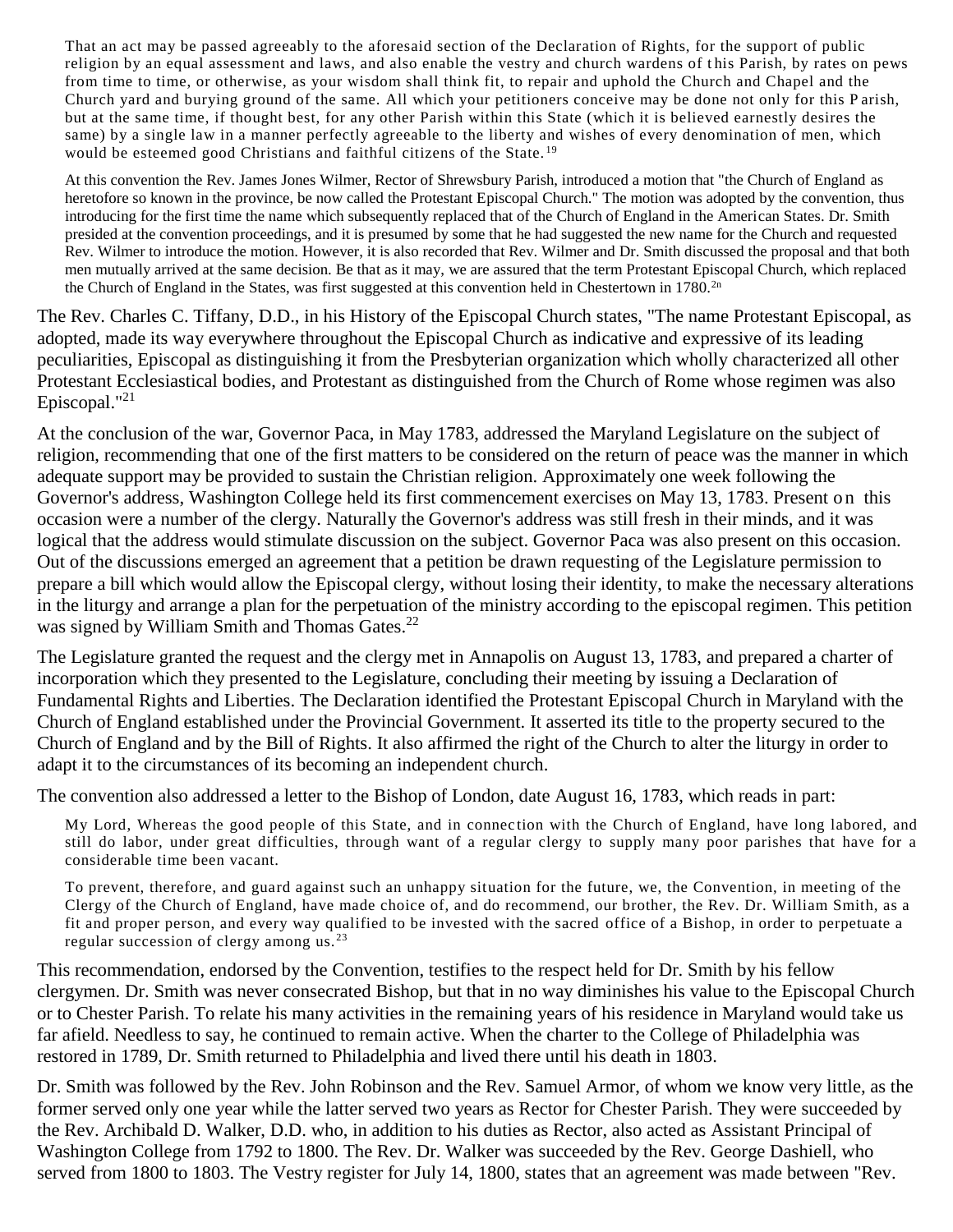George Dashiell and the Vestry of Chester Parish to employ him for one year from today and permitting him to preach at St. Paul's Church as per terms agreed upon." The register also states that the Vestry was to meet on the "28th inst. at 10 o'clock and the Vestry of St. Paul's agreed to be present."<sup>21</sup>

No rector of record appears for the years 1803 and 1804 in the list of Rectors for Chester Parish. In 1805 the Rev. John Kewley occupied the pulpits of Chester Parish. It was during his ministry in 1805 that several pews were removed from under the belfrey of the Chapel in order to install an organ, which had been purchased by the inhabitants of Chestertown for the Chapel. Later in the same year, 1805, the register records that the physical condition of the Church at I, U. was such that services in that Church had to be suspended until proper repairs could be undertaken. The Rev. Mr. Kewley was informed that in lieu of the services normally held at I. U. alternately with the Chapel in Chestertown, he was to conduct all services at the Chapel until such time as the necessary repairs could be completed.

The Rev. Mr. Kewley resigned his ministry in Chester Parish in 1808. There is the following account of him:

After leaving Chestertown he took a church in Connecticut, from there he went to St. George's in New York City. After leaving that Parish he sailed for France where he entered his old monastery at St. Omer's where he died as he had lived, a Jesuit Priest. It was known by those who lived in that day that he once travelled as an itinerant Methodist before taking the orders in the Episcopal Church. <sup>25</sup>

About 1809, during the rectorship of the Rev. William H. Wilmer, the Chapel at Chestertown became the Church of Chester Parish, while the Church at I. U. was permitted to fall in ruins. By 1825 a special meeting of the Vestry was held to consider the state of deterioration into which the building at I, U. had fallen and to discuss the possibility of liabilities that might arise as a consequence of that condition. A Mrs. Trulock was requested to assume the management of the same, and she was authorized to rent the Vestry House for a sum not exceeding \$20 per annum, which she was to receive and pay over to the Vestry.<sup>26</sup> The register also records that in 1830 money was received from the sale of bricks and old iron from the remains of I. U. building, which money was to be deposited in the Bank of Maryland at *5 %* interest. A resolution in 1855 authorized the construction of a new Church on the old site of I. U., and under date of November 10, 1860, there is recorded a statement that the new Church was consecrated by Bishop Whittington with the name of Christ Church at I. U. Three years later the northern half of Chester Parish became the independent Parish of I. U.

The Rev. William H. Wilmer, a native of Kent County, became Rector of Chester Parish in 1809, serving until 1811. After leaving Chestertown, the Rev. Mr. Wilmer was called to St. Paul's Church in Alexandria, Virginia. Here he organized a theological class which eventually developed into the Theological Seminary of Virginia.<sup>27</sup>

The successors to the Rev. Mr. Wilmer were Samuel H. Turner, D.D., Joseph R. Walker, William Jackson, and Timothy Clowes, D.D., LL.D., covering the years from 1812 to 1829. During his rectorship the Rev. Clowes also served as Principal of Washington College.<sup>28</sup> It was during his term as Principal that the original building of Washington College was destroyed by fire.

Dr. Clowes was succeeded by the Rev. William Stone. He was graduated from Washington College, and after pursuing further education he entered the ministry. Later he accepted the call to Chester Parish, where he served from 1829 to 1831. Within a year after he settled in Chestertown he was elected Bishop of Maryland.

The Rev. Clement F. Jones, D.D. became Rector in 1832, beginning a career extending through the next twenty-two years of the life of the church in Chestertown. In 1841 Mrs. Jones, wife of the Rector, passed away. The following account was found in one of the numerous papers of Mr. Peregrine Wroth, relating to this incident. He writes:

Margaretta Jones, wife of Rev. Clement F. Jones, soon after giving birth to a son passed away. The Vestry moved that the body of Mrs. Jones be interred in one of the aisles of the Church. The members of the congregation, men and women, [were] requested to wear a badge of mourning on the left arm for one month. Dr. Joseph N. Gordon and Richard Ringgold Esq. [were to] superintend funeral arrangements. Vestry, as a mark of respect was to assume all funeral expenses. Accordingly on the afternoon of Tuesday, April 14, 1841 the body was interred by the Rev. F. Boyd of St. Paul's Parish, Kent County, who delivered the sermon and conducted the service. The body was placed in a special vault for the purpose in the aisle on the north side of the Church. <sup>29</sup>

During the fifteen years following Dr. Jones five Rectors occupied the pulpit. The Rev. George Clement Stokes held his post for a period of seven years, 1854 to 1861, representing the longest period in Chestertown for this group of Rectors. The affairs of the Parish went along normally except for items referring to needed repairs of the Church building.<sup>30</sup>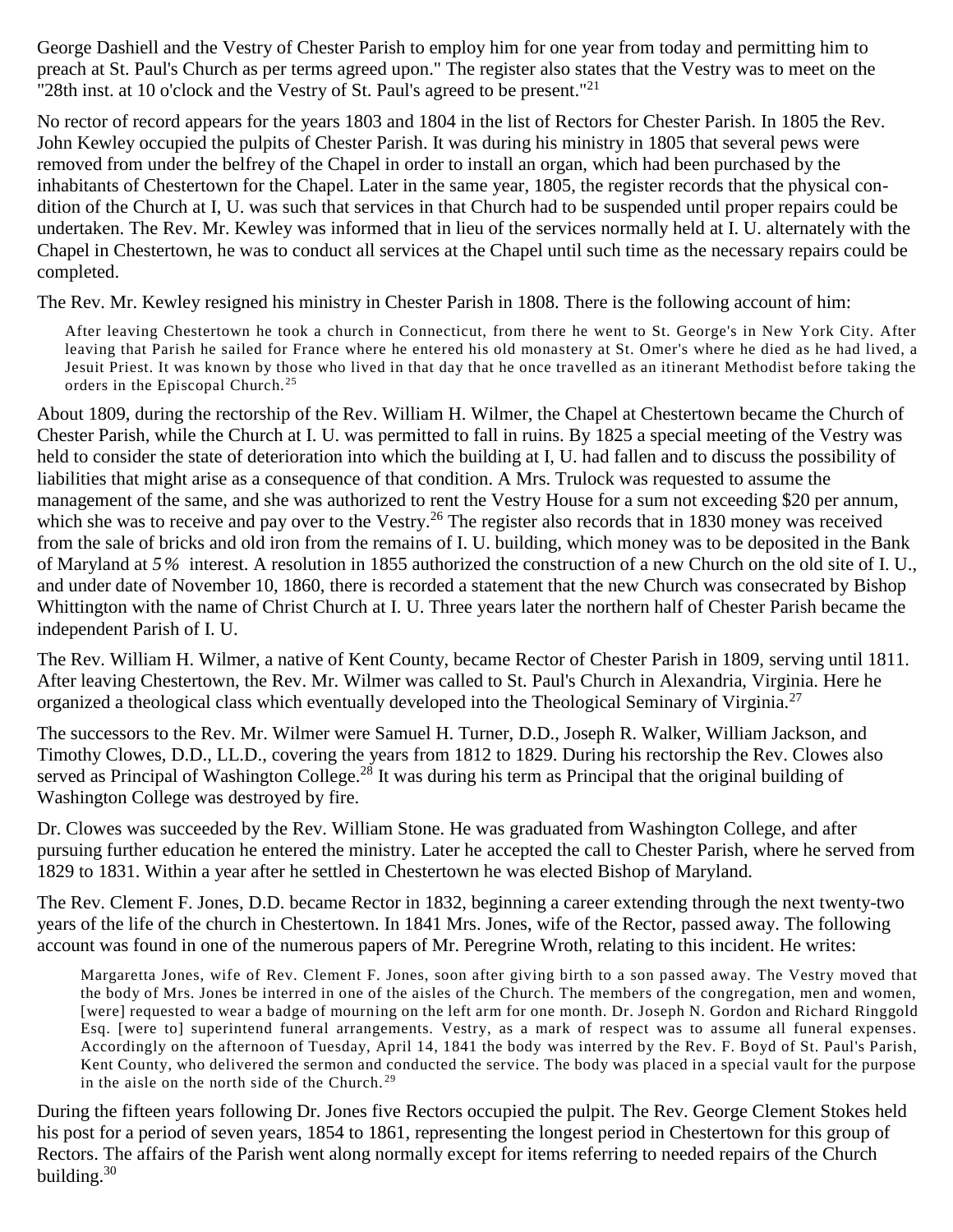Following the tenure of the Rev. Mr. Stokes, the activity at the Chestertown Church increased its tempo. In 1871 the Rev. Stephen C. Roberts, D.D., accepted the call to Chester Parish, and during his long tenure the Vestry of the Church was very active.



Rev. Stephen C. Roberts

Approximately 100 years had elapsed with no alterations made to the Church. As early as 1860 the Vestry appointed a committee to examine the roof of the building, which appeared to be in need of repair. Sixteen years later another committee was appointed and directed to have repairs made to the roof and the vestibule. Two years later a report to the Vestry again warned that the roof of the Church was in extremely poor condition and that repairs were urgent. On May 4, 1880, the Vestry passed a resolution authorizing a subscription to raise funds for the reconstruction of the building in accordance with plans presented to the Vestry by the architect, J. C. Nielsen. The estimated cost of the project was \$3600. By March 18 the Building Committee reported that \$4600 had been subscribed for the renovation. Bids for the work were called, three being submitted, and the contract was awarded to Horace M. Stewart, a local builder. $31$ 

The plans called for the retention of the old walls, but they were to be lowered to the base of the upper tier of windows. The balcony was to be removed and the lower tier of windows was to be

increased in height to the base of the upper tier of windows, with an arch at the top of each window. The roof of the building was to be lowered by 12 feet. When it is realized that the roof was lowered intact, one must admire the skill of the workmen in accomplishing this task. A new floor, much more substantial, replaced the old floor. One stove was placed in each corner, these to take the place of the two stoves which previously were situated in the rear of the Church. Stained glass windows were installed in the nave of the Church, and a recessed chancel with triplet chancel window was erected at the east end of the building. The chancel window was a gift of the Eccleston family in memory of their father, Judge Eccleston, who had served on the Vestry of Chester Parish. Also, largely through the efforts of Stephen C. Roberts, a recessed choir room was added which was connected with the church by an archway. The plan provided for a new entrance to the Church located at the west end of the building. The pulpit and the pews were rearranged as a part of the renovation.<sup>32</sup>

Thus altered and improved, the Church was available for service on Christmas Day 1881. The service was conducted by the Rector, the Rev. S. C. Roberts. The Kent News for December 24, 1881, reports that :

The P. E. Church will be opened for service tomorrow - Christmas Day. There are only a few finishing touches before the inside will be complete. The interior of the Church is very handsome. The stained glass windows shed a pleasant light within, and the carpet, the pews and chandelliers are all evidences of good taste. The pews in the new room will not present the crowded appearance of the old pews, but are well-placed and comfortable.<sup>33</sup>

The Church was consecrated February 8, 1882. The following is an account of the proceedin gs as recorded in the Kent News:

Last Wednesday the Rt. Rev. Henry C. Lay 1st Bishop of the Diocese of Easton, consecrated to the worship of God the building of the Protestant Episcopal Church in Chestertown, which has been rebuilt almost from the foundation. The Bishop was assisted in the solemn and impressive ceremony by many of the clergy of the Diocese and by two former Rectors of the Church, the Rev. George C. Stokes and the Rev. James R. Hubbard.

The Rev. J. H. Eccleston of New Jersey was also present and preached a remarkably forcible and eloquent sermon. The ceremony of consecration began at 11 o'clock A.M. with the Bishop, clergy, vestry, and church wardens entering the main door of the church and proceeding with slow measured pace up the center aisle, pronouncing alternately the sentences and responses appointed by the liturgy of the Church; the Bishop and clergy entering the chancel, the vestry and wardens taking seats immediately in front. Then on the call of the Bishop, James A. Pearce, Esq., by authority of the Vestry, read aloud the deed of donation with the request that the Bishop take the Church under his spiritual care and charge, and though the building is one of the most ancient in Maryland, yet diligent search failed to show that the Church had ever received a special name - though it has been known as St. Paul's Church of Chester Parish - and the Vestry thereupon called it 'Emmanuel.'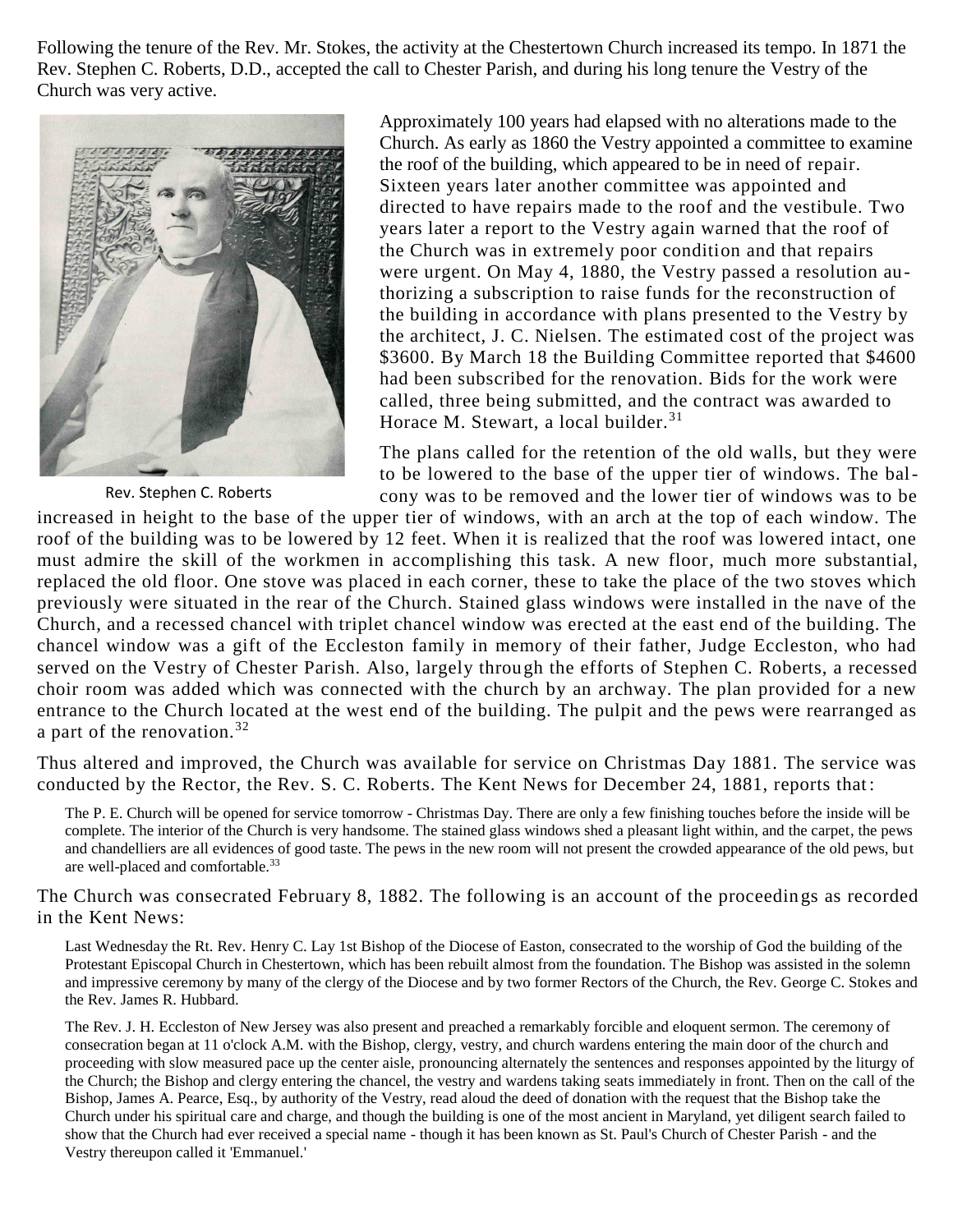After this the Bishop ennunciated the formal words of consecration followed by prayer. Then the Rector of the Church, the Rev. S. C. Roberts, read aloud the articles of consecration and acceptance which had been duly subscribed by the hand and seal of the Bishop. After this the usual morning service of the Church was read.<sup>34</sup>

It is interesting to note that the formal document of consecration, properly framed, now hangs on the wall in the sacristy.

It will be recalled that in the original act authorizing the construction of the Chapel in Chestertown an area was included which was to be used as a burying ground. From the records of the Vestry we know that burials occurred in the Church yard. In early 1884 the Vestry instructed the Register to file the draft of a bill, in accordance with a law enacted by the Maryland General Assembly, requesting the necessary authority to remove all remains capable of identification from the graveyard and to seek a purchaser for the grounds. And in April of that year the Register was directed to give public notice preliminary to the removal of the remains interred in the graveyard. The notice having been given, the Vestry, in May, established a price to be asked for the property.<sup>3</sup> There evidently had been some rumors to the effect that the County Commissioners might be interested in purchasing a strip of the lot on the west side for the purpose of erecting a new jail. There were also rumors that the school commissioners were interested in securing a portion of the ground for a site for a future schoolhouse.<sup>30</sup>

At the same time the Vestry appointed a committee to purchase two lots in the cemetery and to contract with Frederick Humbert for the removal of old remains and tombstones. Messrs. Walker and Pearce constituted this committee.

Later Mr. Walker reported that the County Commissioners had expressed their interest in purchasing enough ground for a jail site, but refused to consider purchasing the remainder of the ground for a school site. Accordingly Mr. Walker entered into an agreement with the Commissioners to sell them a strip of land consisting of 104 feet on the west side and running through from Cross Street to the north side of Court Street. Later the Commissioners indicated that they were interested in securing additional footage, and the Vestry agreed to sell the amount of footage specified at the same price per foot.<sup>37</sup>

In order to facilitate the orderly conduct of the business meetings of the Vestry, Dr. Roberts, in 1884, suggested the following rules of order under which such business might be conducted: (1) Prayer by the Rector, (2) Reading and approval or correction of the proceedings of the previous meeting, (3) Unfinished business, (4) Report of Committees, (5) Report of the Collector, (6) Regular meeting - report of the Treasurer, (7) the several interests of the Church, (8) New Business. A chairman pro -tem was to be selected to preside in the absence of the Rector and the same rules were to apply for special meetings. Special meetings of the Vestry may be called by the Rector, chairman pro-tem, or Register upon their own motion or at the request of one member.<sup>38</sup>

From time to time Rev. Roberts was pleased to announce gifts and memorials presented to the Church. In 1885, Miss Caroline Thompson bequeathed to the Vestry 47 shares of the Chester River Bridges Company stock, par value being \$15, for the erection of a tower to the Church.<sup>39</sup>

Mrs. Harriett Hill contributed a window to Emmanuel Church as a memorial to her father and mother, George Bergen Westcott and Mary Ann Hynson Westcott. The window is presently located on the south side of the Church in the approximate location of the entrance to the Church as it was originally constructed. <sup>40</sup>

In January 1888 Mrs. Westcott petitioned for permission to have brass rails erected on the porch steps to the Church, which request was approved. The Register reported that the rails "had been neatly and thoroughly placed in position and added much to the appearance of the Church."<sup>11</sup>

In June 1889 Dr. Roberts read a letter to the Vestry from Mr. Charles T. Westcott requesting the Vestry to accept a brass eagle lecturn as a memorial to his father, the late George B. Westcott. The request was gratefully received.<sup>12</sup>

Dr. Roberts submitted his resignation as Rector of Emmanuel Church on April 22, 1899, but before his resignation could become fully effective he became critically ill. He passed away in November 1899. The Vestry expressed their sentiment in the following resolutions which were unanimously adopted:

Resolved, That with the death of the Rev. Dr. Stephen C. Roberts, Chester Parish has sustained the greatest loss which could befall it - the Diocese is deprived of one of its most useful and respected clergy.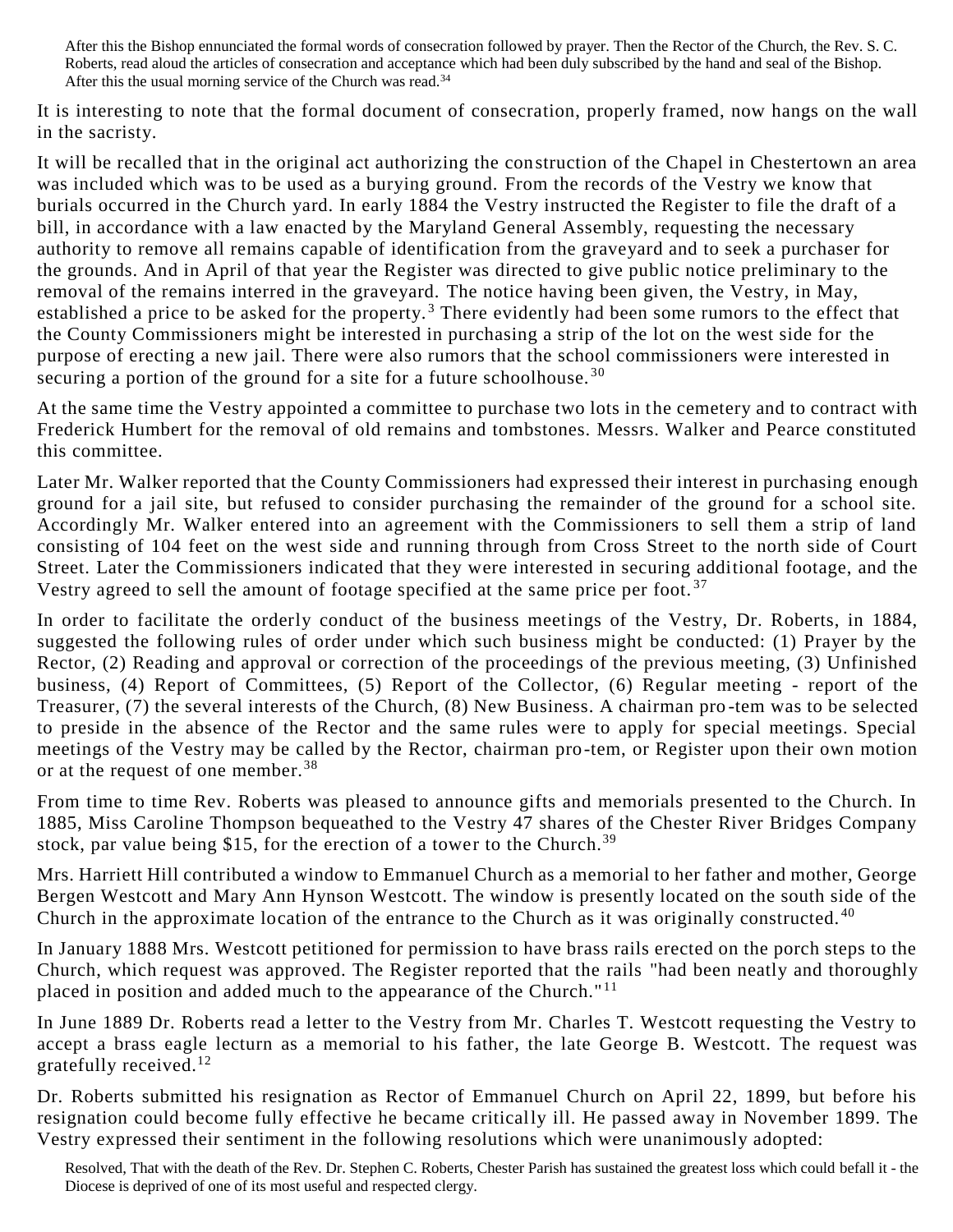Resolved, that he was simple in character and tastes - wise in counsel - strong in purpose - rich in faith and pure in heart. For thirty years he broke the bread of life to his flock with fidelity which never faltered - and which won the respect and affection of all who came under his influence.



The Rev. Henry B. Martin, D.D. 1900-1919

Resolved, that his life has left upon the mind and heart of the Parish an indelible impression and to his successor a bright and shining light.

Resolved, that these three resolutions be entered upon the records of the Parish and that a copy be sent to the family of the deceased and to the county papers for publication.<sup>43</sup>

As further evidence of the love and respect with which he was held by the parishioners, a memorial plaque to Dr. Roberts was placed on the south wall of the Chancel.

Fred G. Usilton, in his *History of Chestertown*, wrote of Dr. Roberts, "No minister of any denomination has held as high a place in the general public esteem that Dr. Roberts has."<sup>44</sup>

On November 29, 1899, the Vestry through the Register extended a call to the Rev. Dr. Henry B. Martin at a stipulated salary of \$700 per annum. On December 18, 1899, the Vestry received an acceptance from Dr. Martin.<sup>45</sup>

For many years the Sunday School was conducted in a separate frame building just north of the Church on Cross Street. There were numerous entries in the Vestry records depicting the poor condition of this building, and repairs were made to it many times. Apparently the state of the building in 1904 was such as to encourage the

suggestion to replace it with a more substantial structure. In March of that year the Vestry appointed a committee consisting of Dr. Martin, James A. Pearce, William W. Beck, and Lewin W. Wick es with instructions to have the Sunday School building demolished.'" Evidently the instructions were carried out immediately, for in June the Vestry found it necessary to order the removal of a "shed or booth" which had been erected by some unknown squatters on the site previously occupied by the Sunday School building.<sup>47</sup>

In September Dr. Martin made a verbal report to the Vestry on several proposed plans for a new Sunday School room. The plans were prepared by Mr. Brinckle of Wilmington, Delaware. The committee was thereupon instructed to secure estimates from the architect as to costs, plans and specifications for the new addition. Later the Rector was instructed to consult with the architect and to further review the plans and specifications and to inform the architect that the proposals must be received by December 18, 1904, and that the committee reserved the right to reject any and all bids.<sup>48</sup>

As a result of this planning, the present tower and a new Sunday School room or Parish House, as it was to be called, were added to the Church. Dr. Martin was also instrumental in raising funds and designing the handsome marble altar dedicated to the memory of Bishop Henry C. Lay.<sup>49</sup>

The work was completed on September 30, 1905, at a cost of \$6,148.00. Mr. A. M. Cu lp, a Chestertown contractor had been selected to carry out the work. This addition was a considerable improvement over the small frame building which had served as a Sunday School room for so many years.<sup>50</sup>

On March 10, 1909, Dr. Martin requested of the Vestry that he be permitted to place a memorial bell in the belfrey and a tablet in the vestibule as a memorial to his deceased wife. The request was favorably received by the Vestry.<sup>51</sup>

Additional improvements were made to the church building in 1914. In July the Vestry appointed a committee to consider the installation of a kitchen and lavatory in the Parish House, in addition to the installation of a heating plant for the church. A representative of the Monitor Heating Company of Baltimore explained the proper location of the boiler, pipes and heaters. By the end of July the Vestry authorized the Rector and the Register to sign a contract with the Monitor Heating Company. To carry out this work the Vestry pledged to borrow the necessary funds. However, in December of the same year, a resolution was adopted by the Vestry to withhold payment of the balance due to the Monitor Heating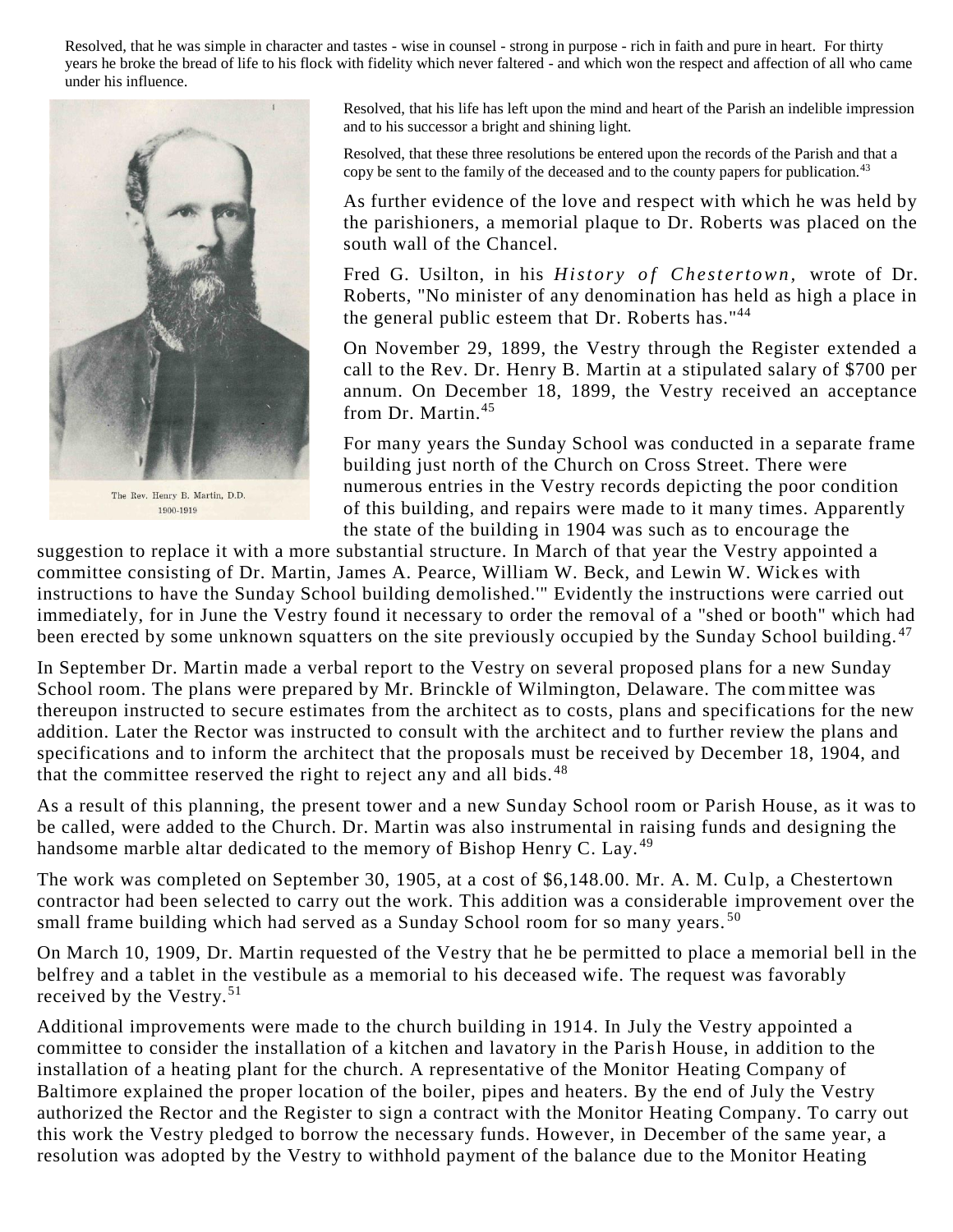Company.'<sup>2</sup> There seems to be no indication of the reasons for this action, and one can only assume that the Vestry was not pleased with the operation of the heating plant as installed.

Simultaneously the committee was proceeding with plans for the additions to the Parish House, with which they were charged. Mr. Frank E. Dwyer, a local contractor, was requested to furnish estimates for the said additions, which request he fulfilled. His estimate of \$815 was acceptable to the Vestry, and they authorized him to proceed with the work as well as to perform some minor repairs to the Parish House.<sup>53</sup>

In this age of sophistication we are prone to accept change as the normal course of events. So many of the improvements which have added comfort to our lives today have almost become necessities that we fail to realize that these same comforts were not available to previous generations. Any one reading intimate detail such as we have in this work is forcibly struck with this fact. As an example, the introduction of electric lights in the church in 1898, and the installation of a central heating system in 1914, indicate the relative recency of these innovations.

While the Rector is acknowledged to have lived in Chestertown during his ministry in Chester Parish, we have no definite information as to the location of the Rectory in the very early years of its existence. The first suggestion of accommodations for the Rector is the reference in the register dated May 28, 1822, stating that the Vestry purchased a lot from Mr. E. F. Chambers, who had purchased said lot from Mr. Thomas P. Fistington on March 13, 1817, for the accommodation of the Rector.<sup>5</sup>'

In 1827 the Rector of the Church was Dr. Timothy Clowes, who, like Dr. Smith, was also Principal of Washington College. The minutes of the Visitors and Governors of Washington College show that on January 11, 1827, the College building was completely destroyed. A meeting of the Visitors and Governors held the next day selected a committee of the Board consisting of Richard Ringgold, Joseph Wickes IV, and John B. Eccleston and charged with the duty of finding suitable accommodation for Dr. Clowes' family and the two schools. On the following day the Board met again and entered into an agreement with Dr. George W. Thomas, agent for George Wright, to rent the house recently occupied by Mr. John B. Hackett for the accommodation of Dr. Clowes' family and the two schools for the year 1827.<sup>55</sup>

Evidently as Principal of Washington College, Dr. Clowes had been domiciled in the College Building. The destruction of that building compelled the Visitors and Governors to seek a suitable home for Dr. Clowes and for conducting the affairs of the College. An entry in the Board Minutes for January 14, 1828, seems to imply that on that date Dr. Clowes was occupying the Parsonage House. We quote:

Joseph N. Gordon, Richard Ringgold and John B. Eccleston, the committee who were appointed to rent a house for the use of the college for the year 1828 report to the Board that they called on Dr. George Thomas and stated the terms upon which they were authorized to rent Mr. Wright's House from him. Dr. Thomas refused to accept the terms. After consulting with Dr. Clowes and his wife, and with their approbation the committee rented from the Vestry of Chester Parish the Parsonage House upon the following terms, to wit - The rent to be paid, \$130 for the year 1828. The Vestry to furnish a school room independent of the Parsonage House should Dr. Clowes require one.™

At the present time, the location of this Parsonage House referred to above, has not been identified. Since there are no references which would indicate a change of houses, it may be safe to assume that the Rectory remained at this unknown location until 1866. There were numerous references as to the need for repairs to the Rectory and even suggestions that a committee had been appointed to find a site or a new house for that purpose. Finally, in 1866, the Vestry agreed to purchase the house of John Greenwood, which was located on Queen Street.<sup>57</sup> This house continued as the Rectory for some years, although many repairs were required from time to time as noted in the Vestry register. As early as March 31, 1888, the Vestry agreed to sell the Rectory on Queen Street and look for a new parsonage or a site on which to build one. This action may have been induced by the Rector, who had offered to pay for the necessary work, to which the Vestry would not agree. It was at this point that the Vestry rented a house be longing to Dr. Beck for a period of four months, to house the Rector, while the repairs were under way, for which they paid \$44 rental fee. The repairs were finally completed at a cost of  $$762.69.^{58}$ 

The Greenwood House continued to be occupied by the Rector until 1909, when it was rented to Dr. H. C. Hughes, a local dentist. Dr. Martin, then Rector, had occupied the house until this time. His wife having died in 1907, we are told that he lived with his sisters on Water Street, in the house presently occupied by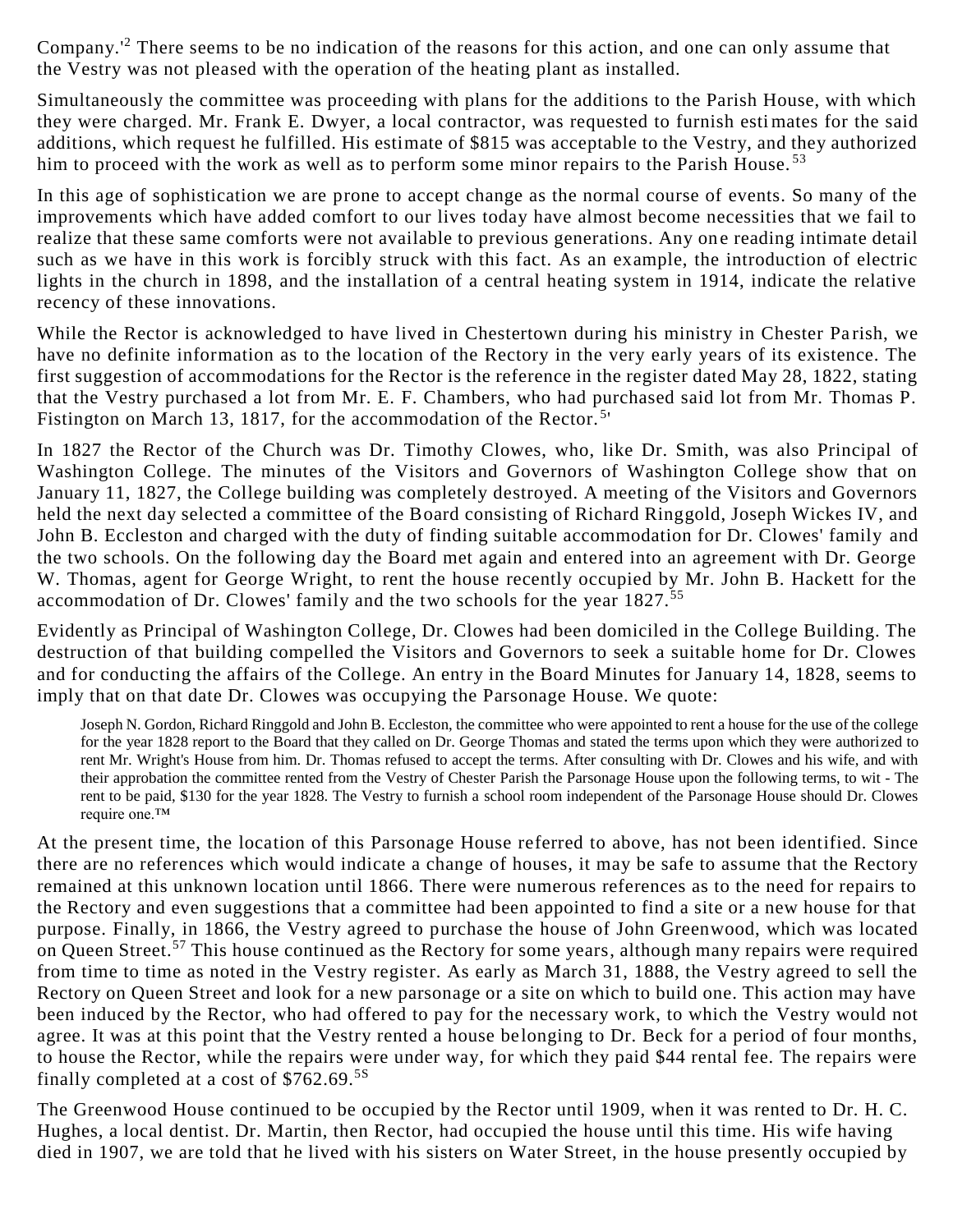

the President of Washington College. The last year of his life Dr. Martin lived in an apartment in the Old Customs House at the foot of High Street.<sup>50</sup>

In 1920 a committee of the Vestry was instructed to offer the Rectory to Dr. Hughes for \$5000, which offer he refused to accept. The Vestry thereupon decided to offer the Rectory for Public Sale, which resulted in the sale of the house to Dr. Hughes for \$5450. The committee continued to search for another house and at one point offered to purchase the home of Miss Minnie Massey, which is located next to the present Rectory, but she was unwilling to part with her home. Finally, on March 15, 1921, the Vestry agreed to purchase the Judge Pearce home at the corner of Front and Maple Streets. This house has continued to serve as the Rectory of Chester Parish since that time."<sup>0</sup>

Having disposed of the Rectory on Queen Street, and as the Pearce home

was not yet available for occupancy, the Vestry sought to find accommodations necessary to house the new Rector until such time as the Pearce home should be made available. Dr. Clarence Gould, President of Washington College, offered to share his residence on the College campus, reserving a bed room, with sitting room shared in common. The Vestry accepted this offer, and for one year, the Rev. Mr. Atwater and his family lived on the campus.<sup>01</sup> During his residency on the campus, the Rev. Mr. Atwater earned his Masters Degree, granted by Washington College.

On January 15, 1920, Simon Wickes Westcott presented a Minute Book to the Vestry as a memorial to his father, Nicholas Godfrey Westcott, who, in 1890, was elected a member of the Chester Parish Vestry, and served in that body until his death on November 12, 1917. This Minute Book was used until 1959, when it was finally retired for a new book. $02$ 

Shortly after assuming his duties as Rector of Emmanuel the Rev. Mr. Atwater became interested in the development of the choir. As one of his first actions he recommended that the platform in the front of the church be extended and enlarged in order to enable the seating of a vested choir. His recommendation was accepted, and thus the Rev. Mr. Atwater introduced for the first time in Emmanuel Church the vested choir as an integral part of the morning service. Mrs. Mary Etta Fountain, as choir mother, made the first vestments for the choir,"<sup>3</sup> and she continued to act as choir mother for the next thirty years. Throughout his ministry at Emmanuel Church the Rev. Mr. Atwater exhibited a great love for church music and for many years acted as choir master.

A very active Men's Club was formed at Emmanuel in the early 1920's, and one of the projects in which they were particularly interested was the placing of a marker somewhere conspicuously on the church building commemorating the occasion of the first convention held in this building in November 1780. Their efforts were rewarded in June, 1932, when the Vestry granted the necessary permission to attach the memorial plaque to the church.<sup>64</sup>

The exact reading of the plaque as follows: "In This Church was held the first convention which proposed and adopted the name Protestant Episcopal Church November 9, 1780 Erected by the Men's Club of Chester Parish." The plaque was placed on the south wall outside of the Church building at the approximate location of the door to the Church as it was originally built.

The following interesting entry is found in the Vestry register for November 6, 1934:

This tablet is presented to Emmanuel Protestant Episcopal Church by Cornelia Ricaud Walker devoted daughter and William Stevenson Walker, Jr., his son.

Mr. Walker was born in Chestertown, Kent County Maryland, January 6, 1832, and lived all of his life in the Community. He received his early education at the Public Schools in Kent County, Washington College, and received the degree A.B. at Princeton University He lived on his beautiful estate just south of the Pennsylvania Railroad Depot known as 'Stephney' a grant of land to the Wilmer family. Mr. Walker's wife Miss Mary Rebecca Ricaud inherited the property from her father Judge James B. Ricaud, and which was then known as the 'White House.'

Mr. William Stevenson Walker was a man of outstanding qualities; he took a great interest in both Church and State. He was a Vestryman of Emmanuel Protestant Episcopal Church from early manhood until his death.<sup>03</sup>

The building committee of the Vestry has as its function the constant surveillance of the physical condition of the Church and the Rectory. It is not unusual to find references in the Vestry register to the need for repairs. But in 1941 it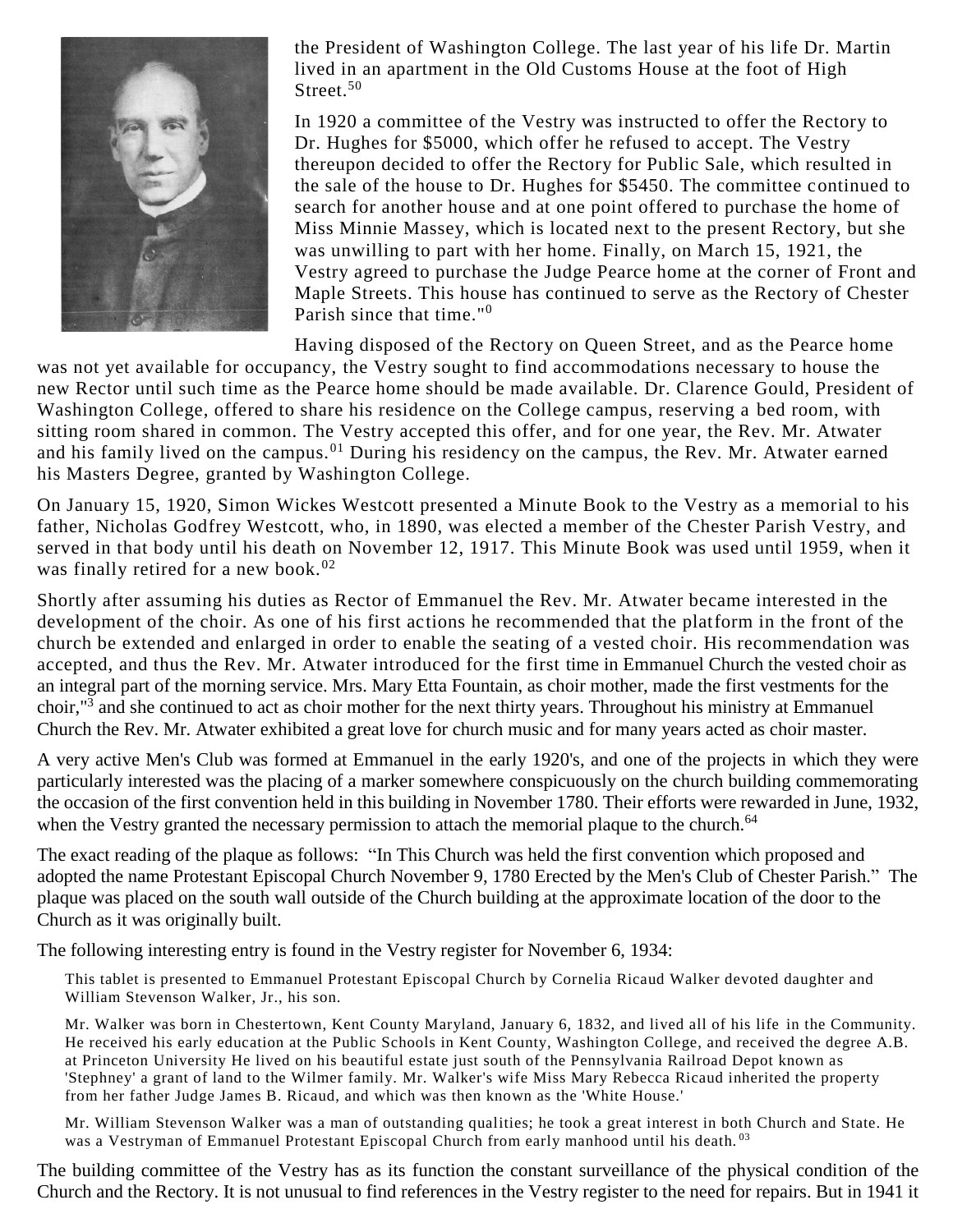was brought to the attention of the Vestry that the exterior walls of the chancel were in danger of pulling away from the main church building. It was decided to seek advice concerning the proper action to be taken in this matter. Under the leadership of Rolph Townshend, a method of underpinning the chancel wall was proposed. The advice of Henry Powell Hopkins, architect, was sought, and he agreed that Mr. Townshend's suggestion was the proper action to be taken in this case. In addition to underpinning the chancel walls it was decided that tie-rods should be installed, thus rendering the chancel walls more secure. Mr. Cronshaw, of Church Hill, was engaged to do the necessary work.<sup>66</sup>

Due to difficulties with the heating system, the Vestry in 1948 authorized the installation of a new heating system for the Church and Parish Hall. The new installation was an oil burning furnace replacing the coal furnace that had been in use heretofore. As is true of all maintenance the installation of new equipment does not necessarily eliminate problems relating to that installation. We find many instances in which complaints are forthcoming about improper heat. $67$ 

In response to a request from the Women's Guild for authority to build a room in the Parish House for the purpose of providing storage space for tables and chairs, the Vestry on March 7, 1954, stated "This is in line with the thinking of the Committee about the future expansion of the Parish House." The committee felt, at that time, that any future expansion of the Parish House should take into consideration the possibility of extending the Present Primary School Room, at its present width, a distance of 34 feet.<sup>68</sup>

The Rev. Mr. Atwater, at the morning service on Sunday, May 8, 1955, announced his intention to retire, effective in August, 1955, thus completing a period of thirty-five years of devoted service to the parishioners of Chester Parish. This marked the longest period of service rendered by any one Rector in Chester Parish. His activity was not entirely confined to his Church, as he was active in many phases of community life during his long residence in Chestertown. In appreciation for his long and devoted service, a testimonial dinner was given in his honor by his parishioners and friends on June 22, 1955, at which time he was presented with gifts and testimonials, as well as a purse from the congregation upwards of  $$1000.<sup>09</sup>$ 

At the time of Mr. Atwater's death, the Kent News, in an editorial dated October 7, 1960, entitled "Rich in Good Works," stated,

Another of the community's venerable citizens has passed. Although the activities of the Reverend Charles L. Atwater had been greatly curtailed in recent years, he was for a span of 35 years a deeply interested participant not only in religious but civic affairs of the county.

He contributed much of a constructive nature in those long years of service and the results of some of his activities will be felt for years to come.

Like the good old country doctor, he was content to serve a small parish in a comparatively small community but in so doing he spread his service far and wide. His life was truly 'rich in good works.'<sup>70</sup>

In April 1963, a memorial service, honoring Mr. Atwater was held, at which time Judge Stephen Roberts Collins contributed the following:

In 1920 he became Rector of the Parish and from that time until his retirement in 1955 was active in Diocesan affairs. At the reorganization of the Diocese in May 1921, he was elected a member of the Executive Council and served thereon for many years. He was chairman of the Board of Examining Chaplains of the Diocese, Chairman of the Diocesan Commttee on Canons, and a member of the Executive Council.

As evidence of the high regard in which he was held in the Diocese, on April 9, 1956, the following testimonial was presented to him, I quote 'The clericus of the Diocese of Easton Presents This Testimonial to the Reverend Charles Ledyard Atwater, Priest, Doctor of Divinity, as a token of love and esteem for one who has devotedly served this Diocese over a period of thirty-five years, and who served as Deputy to the Synod, Dean of the Northern Convocation, Chairman of the Committee on Canons, Chairman of the Board of Examining Chaplains, Member of the Standing Committee and member of the Diocesan Department of Christian Education.<sup>71</sup>

Over a period of 206 years (1766 - 1972) a total of twenty-nine Rectors occupied the pulpit of Chester Parish. During this period four Rectors served a total of 104 years, thus ministering to the needs of the Parish approximately 50% of the lifespan of the Parish. From 1809, when the Chapel in Chestertown became the Church of Chester Parish, we find that 163 years have elapsed. During this period four Rectors served the Parish approximately 64% of the life of the Church. The four Rectors were:

| Rev. Clement F. Jones   | 1832-1854 | 22 years |
|-------------------------|-----------|----------|
| Rev. Stephen C. Roberts | 1871-1899 | 28 years |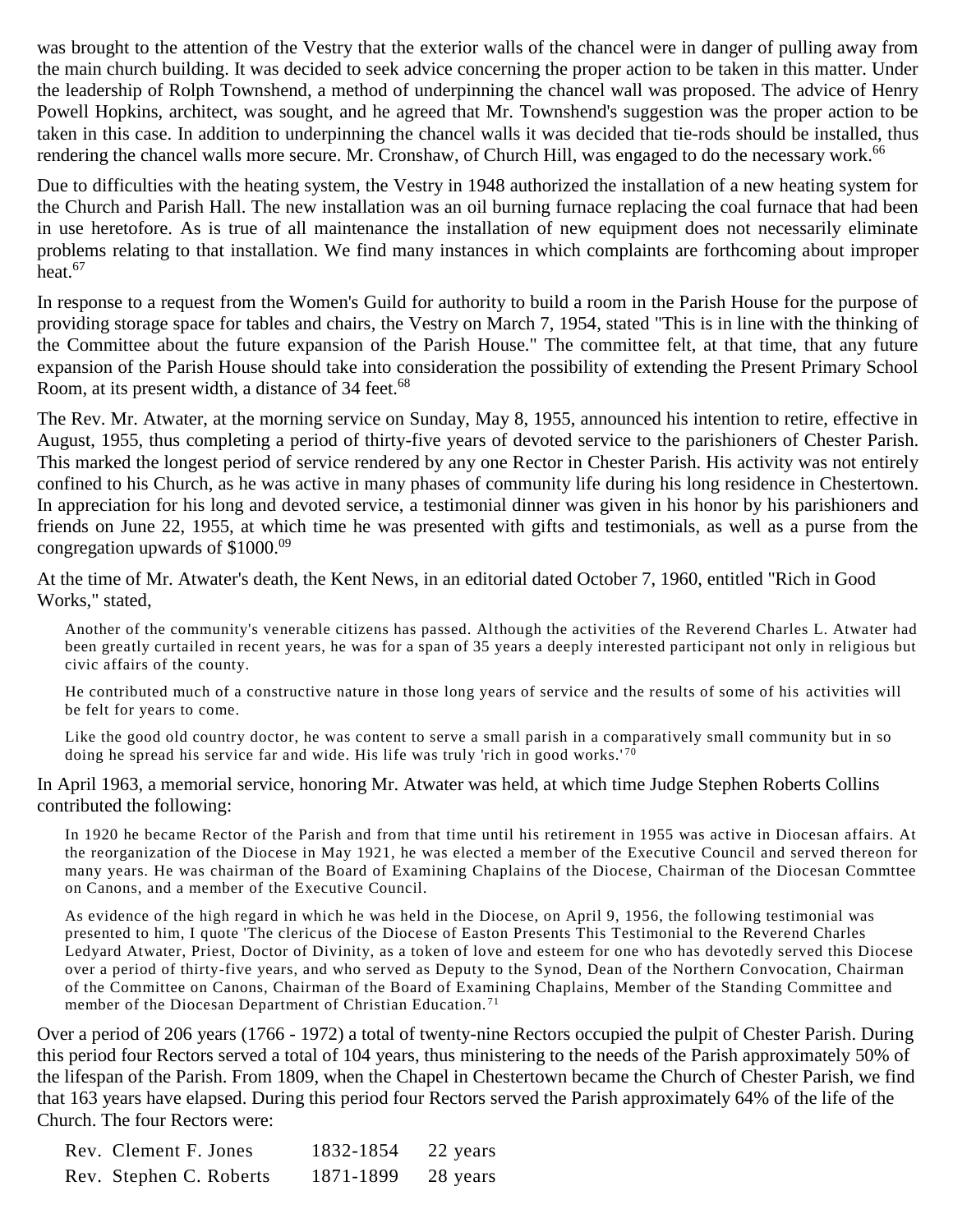| Rev. Henry B. Martin    | 1900-1919          | 19 years |
|-------------------------|--------------------|----------|
| Rev. Charles L. Atwater | 1920-1955 35 years |          |

The Rev. Newton C. Wilbur accepted a call to become Rector of Chester Parish, December 4, 1955.

The question of redecorating the Church was raised at the Vestry meeting of May 7, 1959. It aroused considerable discussion, resulting in the selection of a committee with the title of Church Improvement Committee. This Committee was composed of representatives from the Women's Auxiliary, Women of Emmanuel, Altar Guild, Emmanuel Club, Breakfast Club, and the Brotherhood of St. Andrew. The Committee was charged with the duty of making a thorough study of the present needs of the Church.<sup>72</sup>

At this same meeting the Rev. Mr. Wilbur announced his resignation effective June 30, 1959. In August of that year the call committee recommended that a call be extended to the Rev. Charles Canady and the Vestry approved the recommendation on September 3. On the 17th of September the Senior Warden announced that the Rev. Mr. Canady had accepted the call and would assume his duties as of November 1, 1959.<sup>73</sup>

On November 19th Mr. Charles LaMotte, reporting for the Church Improvement Committee, submitted the following report:

Emmanuel Church, Chestertown.

Emmanuel Church has grown tremendously since 1950. It is now in need of more adequate facilities to meet the demands of a growing congregation and Church School.

It is, therefore, recommended that the Rector, Wardens and Vestry appoint a Parish Study Group to consider these needs.

The following seem to be among the major building needs:

1. The Church proper is in general need of redecoration

2. The Parish House facilities should be expanded to include proper facilities for classrooms, kitchen, lavatories, and offices. There is adequate room on the property to make this expansion.

The Church is well-located in this city. As a downtown Church in a small community, it can take the lead in community programs for young people and in college work. It is therefore recommended that the Parish Study Group also consider the following suggestions concerning the Church program;

A. The congregation is to be commended upon its Men's Breakfast Club and its Couples Club. However, college work should be strengthened and students brought into closer Parish relationship.

B. A program of Evangelism and visitation is needed. The Census of this congregation points to the need for more young adults in their 20's. A packet of suggested evangelism programs is now available through the National Council's Layman's Work Division.

C. Programs of teacher-training and lay leadership training would be helpful in the strengthening of this Parish's general program. Perhaps this program could be carried out cooperatively through the County Planning Council as recommended in the chapter of General Recommendations of this Study.<sup>74</sup>

The Rector re-emphasized the need for adequate facilities, especially with reference to the Church School. He then announced the appointment of a Plans and Building Committee under the chairmanship of Mr. J. Thomas Kibler. By March 6, 1960, the Vestry authorized the appointment of Mr. William Elliott to act as architect for the proposed Church addition. By September Mr. Kibler announced that bids for the work on the improvements had been opened on August 22, the low bid for construction work having been submitted by Harry Tucker and the low bid for electrical and plumbing work being submitted by Herbert F. Ward. The total bid of the two contracts amounted to \$86,906.

The following April Mr. Kibler presented to the Vestry an action taken by the Building Committee of an added expense of \$6,000 to complete the facilities of the kitchen, as well as to make the building more attractive on the exterior.<sup>75</sup> And on September 3, 1961, Mr. Kibler announced that the school rooms on the second floor would be available for use on Sunday, September 10. The final report as of December 31, 1962, indicated that the total cost of the new additions to the Church was \$113,981.<sup>76</sup>

Under the program as completed the Church building was extended, providing for the Great Hall, classrooms on the second floor, offices, robing rooms, modernization of the kitchen, and lavatories. The heating system was extended and improved.

On June 3, 1963, the Rev. Mr. Canady submitted his resignation, effective July 15, 1963. On September 24, Mr. Charles LaMotte, as Chairman of the Call Committee, recommended to the Vestry that a call be tendered to the Rev. Robert T. Hollett of Wilmington, Delaware, which recommendation the Vestry approved. The Rev. Mr. Hollett conducted his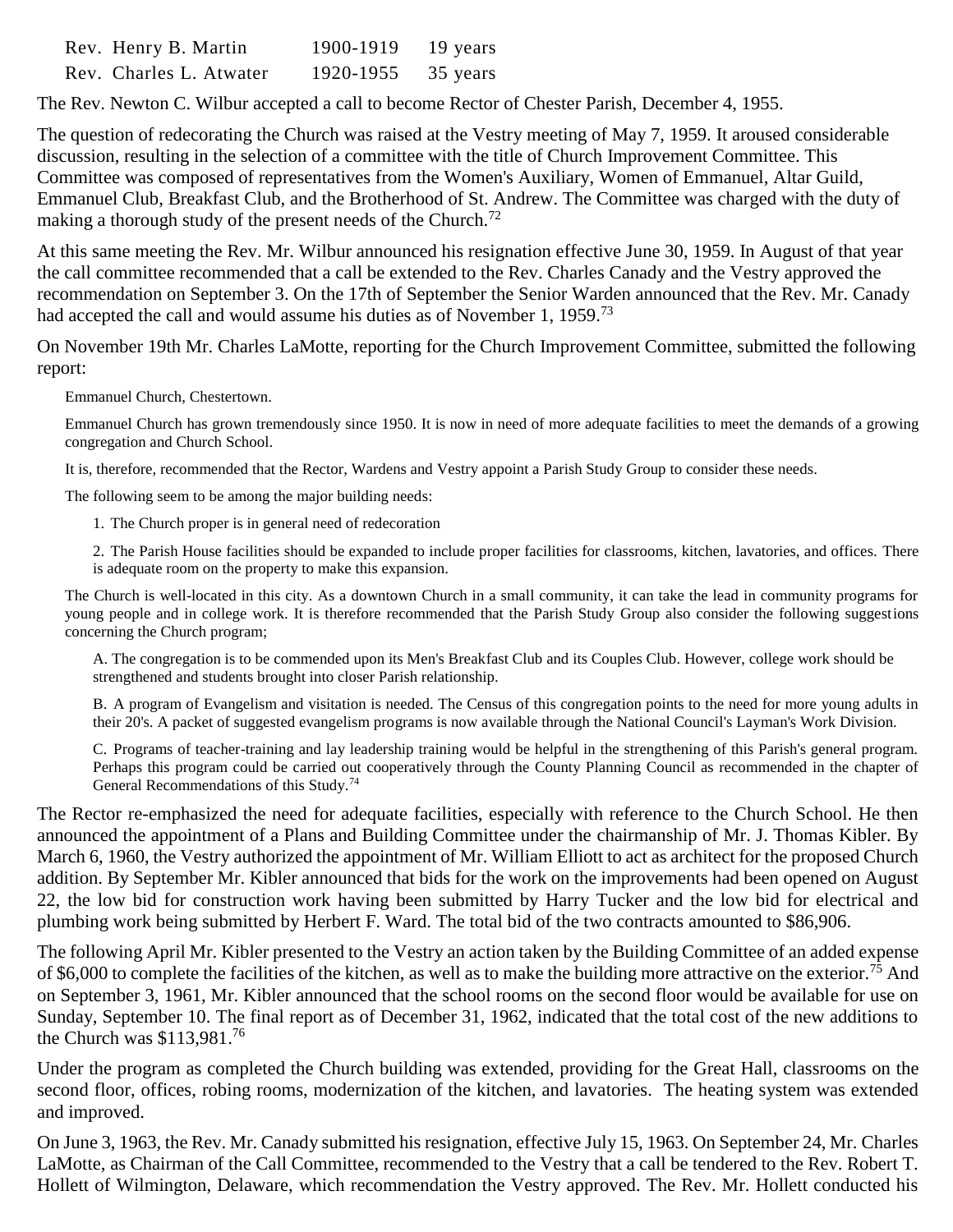first service at Emmanuel on November 15, 1963. He occupied the pulpit at Emmanuel Church for the next five years, resigning in 1968 to accept a charge on Long Island. He was succeeded by the Rev. C. Allen Spicer, who served with distinction until appointed Dean of Trinity Cathedral, Easton, Maryland, as of May 1, 1972. On July 15, 1972, the Reverend Robert G. Kurtz assumed the duties of the Rector of Emmanuel Church.

In tracing the history of Emmanuel Church over the years we are struck with the intense faith and devotion that have been exhibited by so many people during the course of its existence. ^ The ability and willingness of varying individuals to make sacrifices and to cooperate in times of difficulty restores in one the confidence that men and women are capable of achieving goals that warrant their efforts. And in this particular enterprise they were working for the glorification of God and justifying their faith in His Son, Jesus Christ.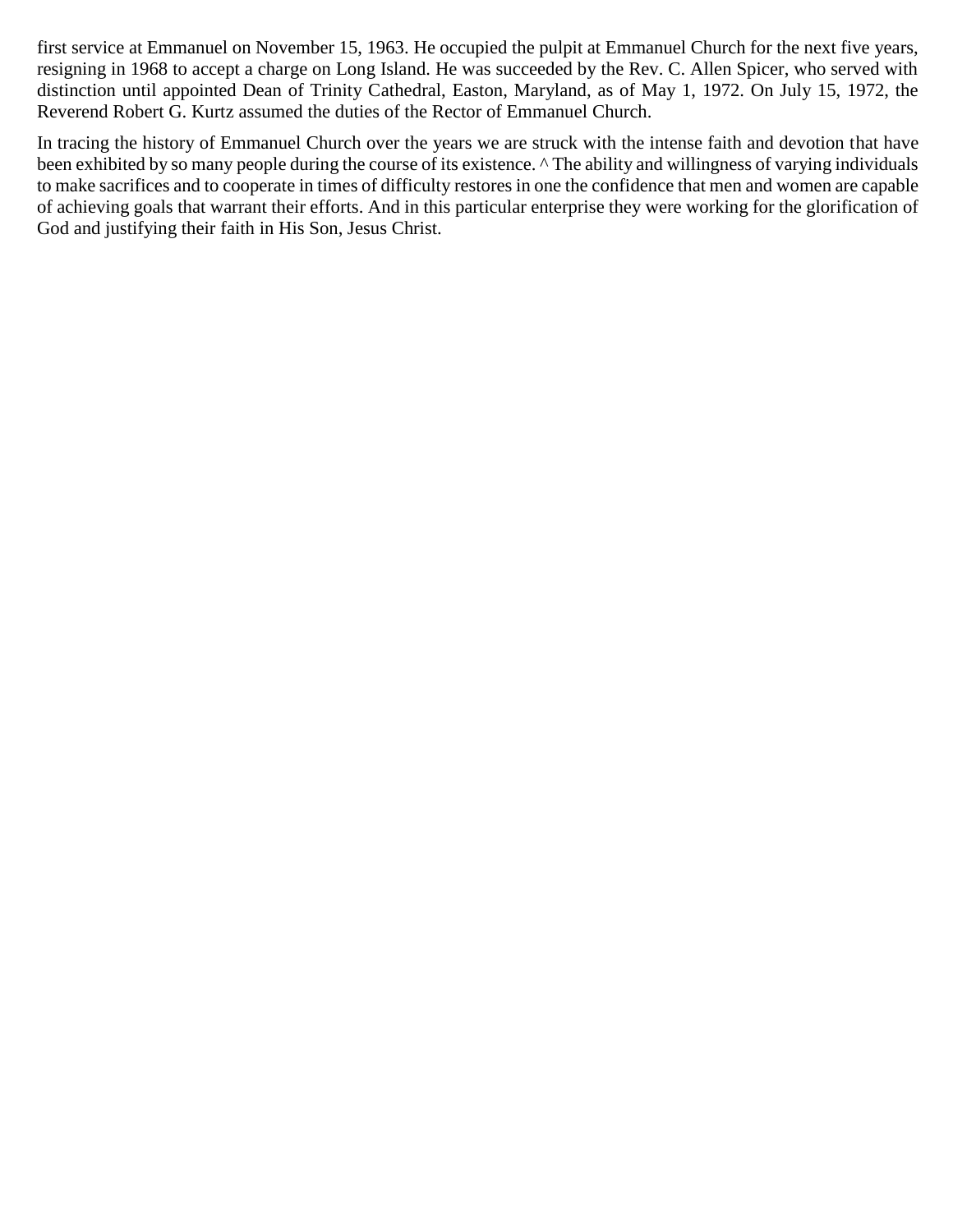- 1. Swain—Chestertown as a Colonial Port
- 2. Atwater—Emmanuel Church Chester Parish
- 3. Chester Parish Vestry Register
- 4. Ibid.
- 5. Ibid.
- 6. Atwater
- 7. Register
- 8. Ibid.
- 9. Ibid.
- 10. Ibid.
- 11. Smith, Life and Correspondence of the Rev. William Smith. This book has been used extensively as a source for the present acount relating to Dr. Smith's activity in Maryland, especially pp. 34-39; pp. 65-103.
- 12. Register
- 13. Atwater
- 14. Ibid.15.
- 15. Acts of the General Assembly of Maryland Chapter VIII, 1782, an Act for Pounding a College at Chestertown
- 16. Smith
- 17. Ibid.
- 18. Ibid.
- 19. Tiffany—pp. 303-312
- 20. Ibid.
- 21. Smith23.
- 22. Register
- 23. Peregrine Wroth
- 24. Register
- 25. Peregrine Wroth
- 26. Visitors and Governors of Washington College, Minute Book
- 27. Wroth
- 28. Register
- 29. Ibid.
- 30. Ibid.
- 31. Kent News, December 24, 1881
- 32. Kent News, February 10, 1882
- 33. Register
- 34. Ibid.
- 35. Ibid.
- 36. Ibid. 37. Ibid.
- 38. Ibid.
- 39. Ibid.
- 40. Ibid.
- 41. Ibid.
- 42. Usilton—History of Chestertown
- 43. Register
- 44. Ibid.
- 45. Ibid.
- 46. Ibid.
- 47. Atwater
- 48. Ibid.
- 49. Ibid.
- 50. Ibid.
- 51. Ibid.
- 52. Ibid.
- 53. Visitors and Governors Minute Book
- 54. Ibid.
- 55. Ibid.
- 56. Ibid.
- 57. Conversation with Miss Harriette Welch
- 58. Register
- 59. Ibid.
- 60. Ibid.
- 61. Conversation with Miss Harriette Welch
- 62. Register
- 63. Ibid.
- 64. Ibid.
- 65. Ibid.
- 66. Ibid.
- 67. Ibid.
- 68. Kent County News
- 69. Address of Judge Stephen R. Collins
- 70. Register
- 71. Ibid.
- 72. Ibid.
- 73. Ibid.
- 74. Ibid.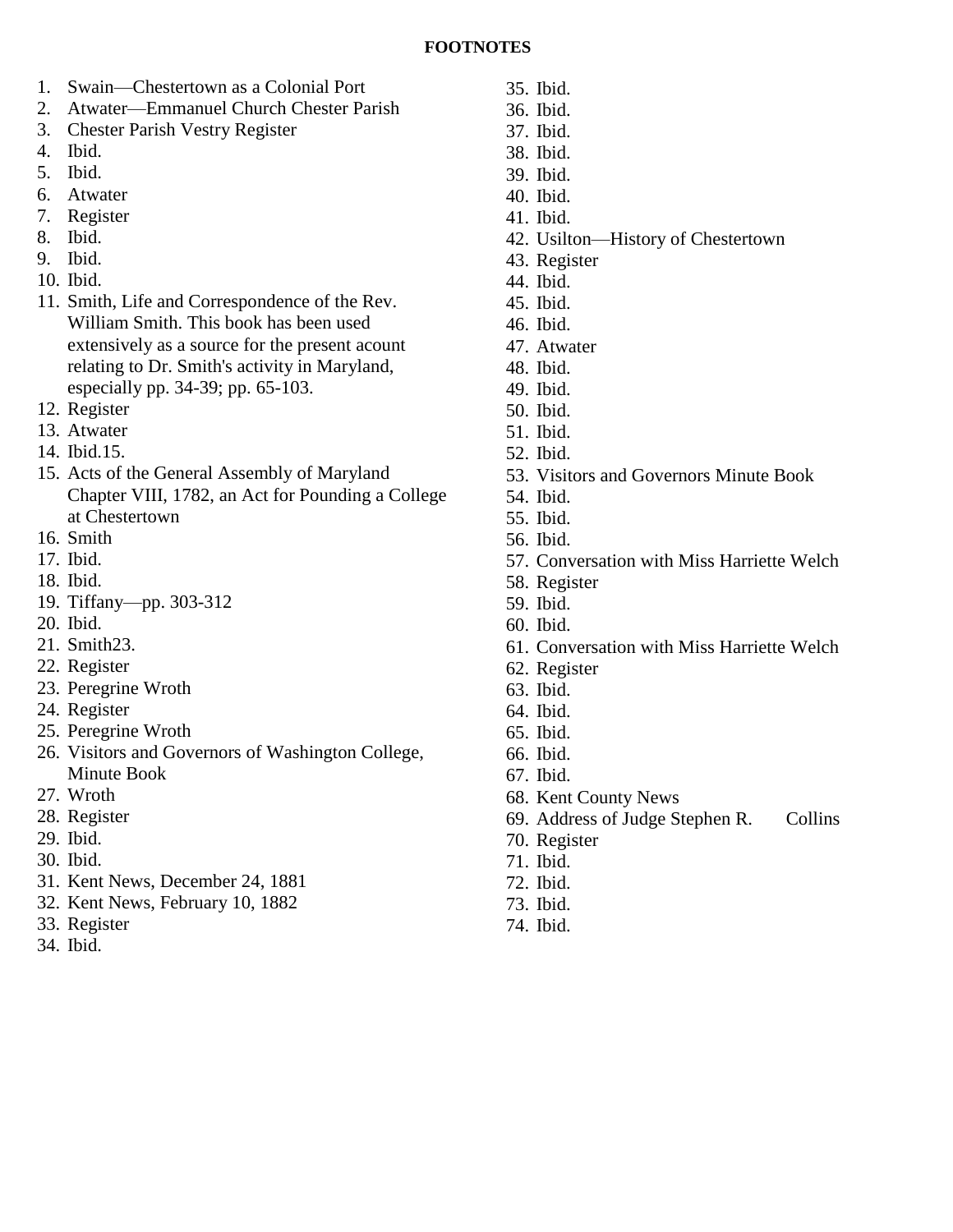#### **MEMORIALS**

- 1811—Thomas Bedingfield Hands authorized by Vestry to place grave stone of his wife in nave of Church.
- 1844—C. J. Pearce Baptismal Font.
- 1880—Eccleston Family contributed chancel window as a memorial to their father, Judge John B. Eccleston.
- 1885—Miss Caroline Thompson contributed funds necessary for the erection of the tower.

Mrs. Harriett L. Hill contributed window as a memorial to her father and mother, George Bergen Westcott and Mary Ann Hynson Westcott.

- 1888—Mrs. Westcott contributed brass rails for porch steps.
- 1889—Mr. Charles T. Westcott contributed brass eagle lecturn as a memorial to his father, George Ber gen Westcott.
- 1900 -- Parishioners presented plaque as a memorial to the Rev. Dr. Stephen C. Roberts.
- 1900 -- The Rev. Mr. Martin contributed the bell to be placed in the tower and a tablet in the vestibule in memory of his wife.
- 1905 -- Marble Altar as a memorial to Bishop Henry C. Lay.
- 1909 -- Mrs. Gladys Wicks contributed the Processional Cross. Simon Wickes Westcott contributed Minute Book in memory of his father.
- 1920 -- Brass shelf at Baptismal Font in loving memory of Carolene Louisa Hynson.
- 1921—Mrs. Henrietta Wickes contributed alms basin.
- 1922—Memorial windows for Judge and Mrs. Alfred Pearce. Design of windows approved by Mr. Pearce Crisfield and his sister, Miss Esther Crisfield.
- 1923—Chalice and patens contributed by the King sisters.
- 1932—Emmanuel Men's Club contributed plaque commemorating Convention held in Chestertown November 9, 1780.
- 1934—Tablet as a memorial to Mr. and Mrs. William Stevenson Walker donated by their daughter, Cornelia Ricaud Walker.
- 1935—Mrs. Anna T. Hayes Harper contributed a window as a memorial to her daughter, Mrs. Thomas Wickes Perkins.
- 1949—Mr. Henry Constable Beck contributed window in loving memory to his mother and father, Ellen Constable Beck and Dr. Samuel Beck.

Mrs. Harriett Skipp and Mr. and Mrs. Hynson Rogers contributed a small Processional Cross in memory of Mary Godfrey Rogers.

- 1953—Mrs. S. Scott Beck contributed candelabras in memory of S. Scott Beck and her son, S. Scott Beck, Jr.
- 1955—Mrs. Roger Wilson contributed an electric organ.

Mr. and Mrs. Charles Schreiber contributed a large Bible.

- 1956—Judge and Mrs. Stephen Collins, Mr. and Mrs. Richard Collins, and Mr. and Mrs. William Collins contributed lava bowls and patens.
- 1961—Miss Elizabeth Brown contributed Credence Table in memory of her brother, H. Gilpin Brown. Mr. and Mrs. Charles Schreiber contributed church, national and state flags in memory of their son Burgess.
- 1963—Dorsal in chancel and plaque in communion rail contributed by parishioners as a memorial to the Rev. Charles L. Atwater.
- 1967—Dr. and Mrs. Norman James contributed a creche and figures in memory of Mrs. Dixon.
- 1969—Mr. and Mrs. Gerald Myers contributed window in nave of Church.

In addition, numerous gifts in currency were donated, either for specific purposes or as legacies.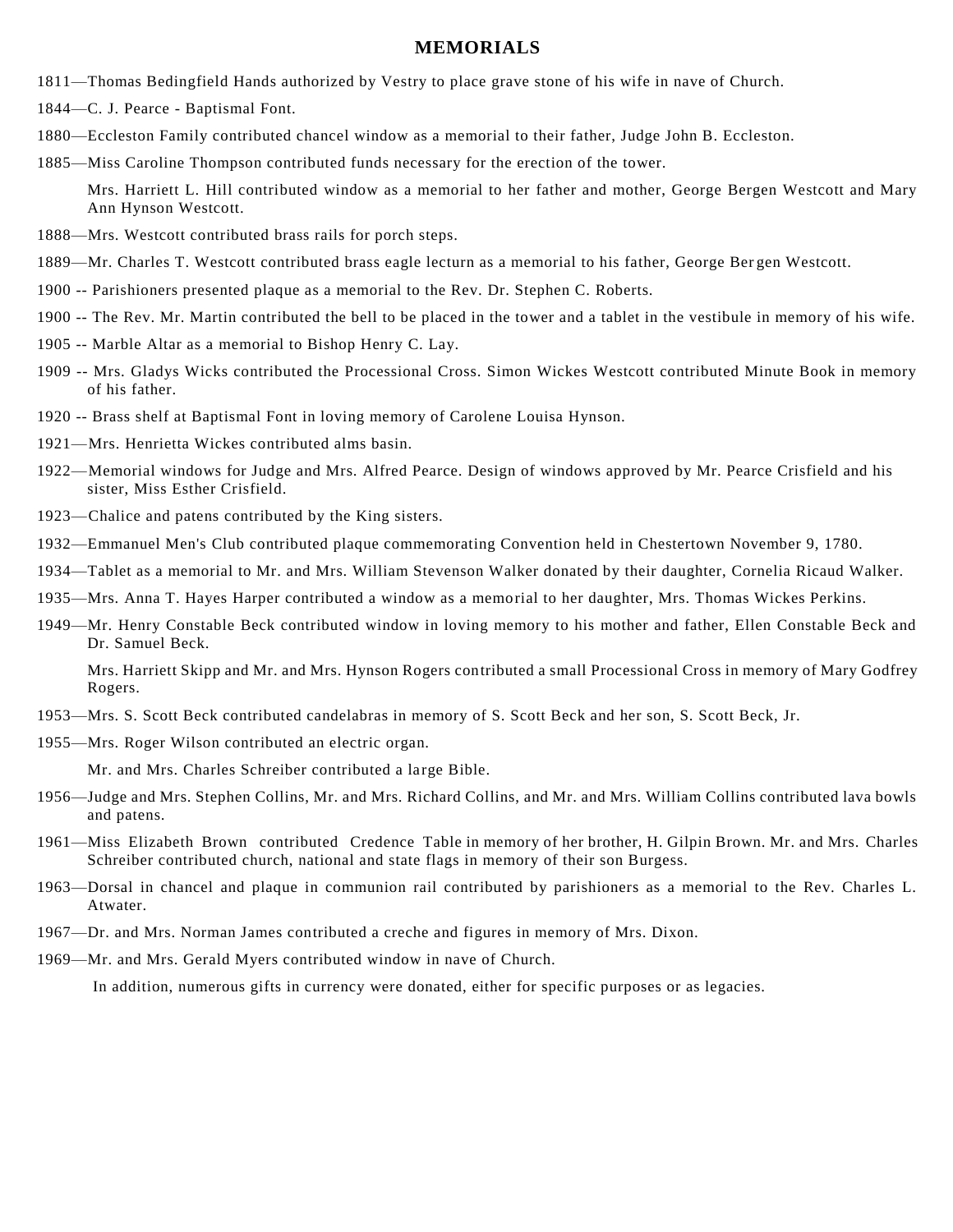# **COMPLETE LIST OF RECTORS**

| 1. Rev. Matthias Harris             | 1766-1769 |
|-------------------------------------|-----------|
| 2. Rev. Phillip Hughes              | 1769-1772 |
| 3. Rev. John Patterson              | 1773-1775 |
| 4. Rev. Samuel Keene, D.D.          | 1779-1780 |
| 5. Rev. William Smith, D.D.         | 1780-1788 |
| 6. Rev. John Robinson               | 1789-1790 |
| 7. Rev. Samuel Armor                | 1790-1792 |
| 8. Rev. Archibald D. Walker, D.D    | 1792-1800 |
| 9. Rev. George Dashiell             | 1800-1803 |
| 10. Rev. John Kewley                | 1805-1808 |
| 11. Rev. William H. Wilmer, D.D     | 1809-1811 |
| 12. Rev. Samuel H. Turner, D.D.     | 1812-1818 |
| 13. Rev. Joseph R. Walker           | 1818-1822 |
| 14. Rev. William Jackson            | 1823-1826 |
| 15. Rev. Timothy Clowes, D.D., LL.D | 1827-1829 |
| 16. Rev. William Stone, D.D.        | 1829-1831 |
| Elected Bishop of Maryland          |           |
| 17. Rev. Clement P. Jones           | 1832-1854 |
| 18. Rev. George Clement Stokes      | 1854-1861 |
| 19. Rev. Alfred A. Curtis           | 1862-1863 |
| 20. Rev. Gordon M. Bradley          | 1863-1864 |
| 21. Rev. James R. Hubbard           | 1864-1866 |
| 22. Rev. Edward H. C. Goodwin       | 1866-1870 |
| 23. Rev. Stephen C. Roberts, D.D.   | 1871-1899 |
| 24. Rev. Henry B. Martin, D.D.      | 1900-1919 |
| 25. Rev. Charles L. Atwater, D.D.   | 1920-1955 |
| 26. Rev. Newton C. Wilbur           | 1955-1958 |
| 27. Rev. Charles E. Canady, S.T.D   | 1959-1963 |
| 28. Rev. Robert T. Hollett          | 1963-1968 |
| 29. Rev. C. Allen Spicer            | 1968-1972 |
| 30. Rev. Robert G. Kurtz            | 1972      |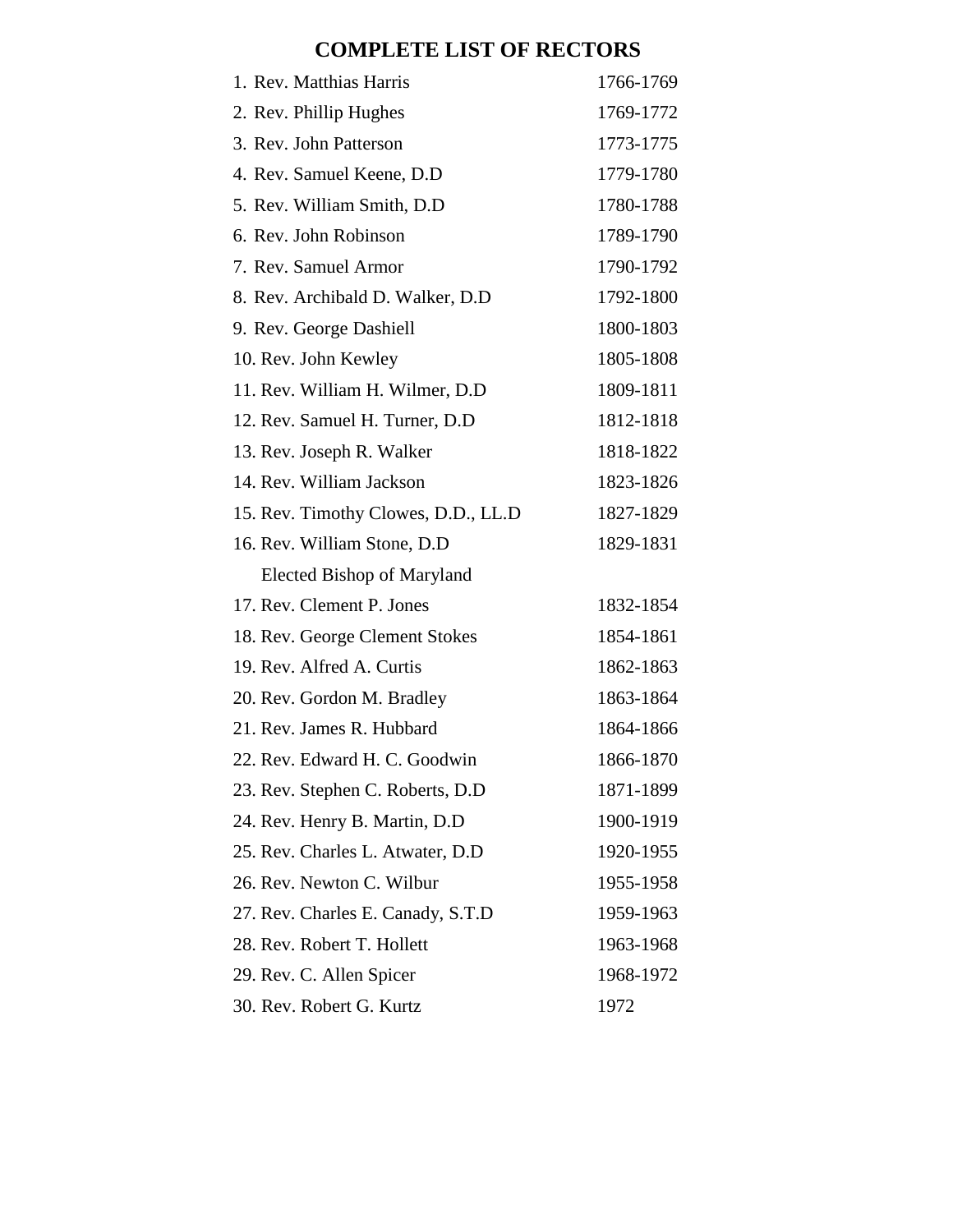#### **IN MEMORY**

Stephen Chester Roberts, D.D. Priest 28 years The Faithful and Beloved Rector of Chester Parish Entered into the joy of his Lord November 15, 1899 Enshrined in the Affection of The Whole Community He was a Good Man Full of the Holy Ghost and of Faith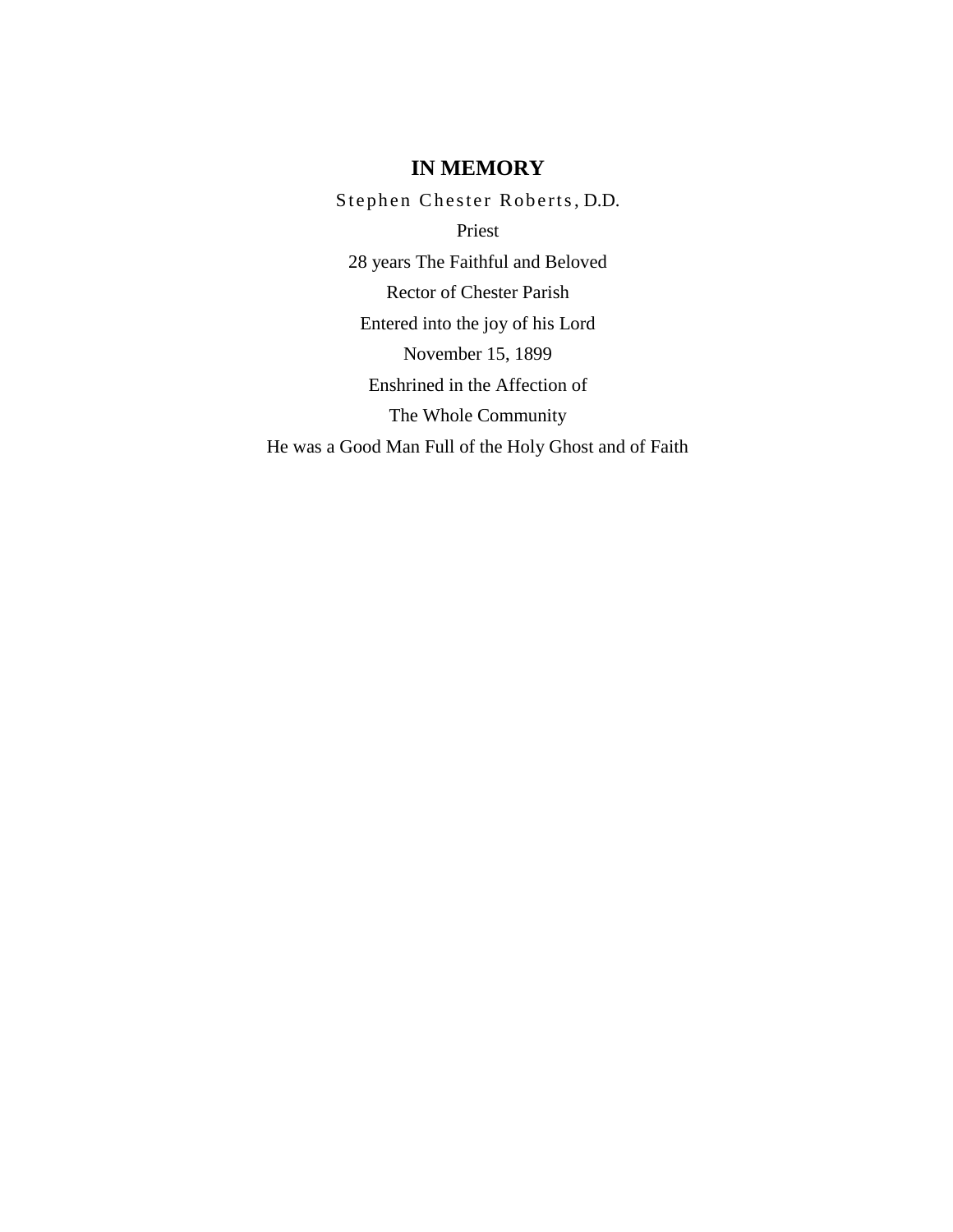# **CONSECRATE**

To the Memory of a good Woman

# **SARAH**

The truly beloved Wife and highly deemed Friend of Thomas Bedingfield Hands She was Pious without hypocrisy Virtuous without affectation The dutiful Daughter, the indearing Wife The Tender Parent And the kind innocent Neighbor She lived thirty-three years, seventeen whereof in the Marriage State, and died October 5th, 1754

# **GENTLE PASSENGER**

Let the example of her Virtues The purety of her morals, And the simplicity of her manners, Stir thee up to practice of the same. That the Memory like hers may diffuse around a sweet smelling savour.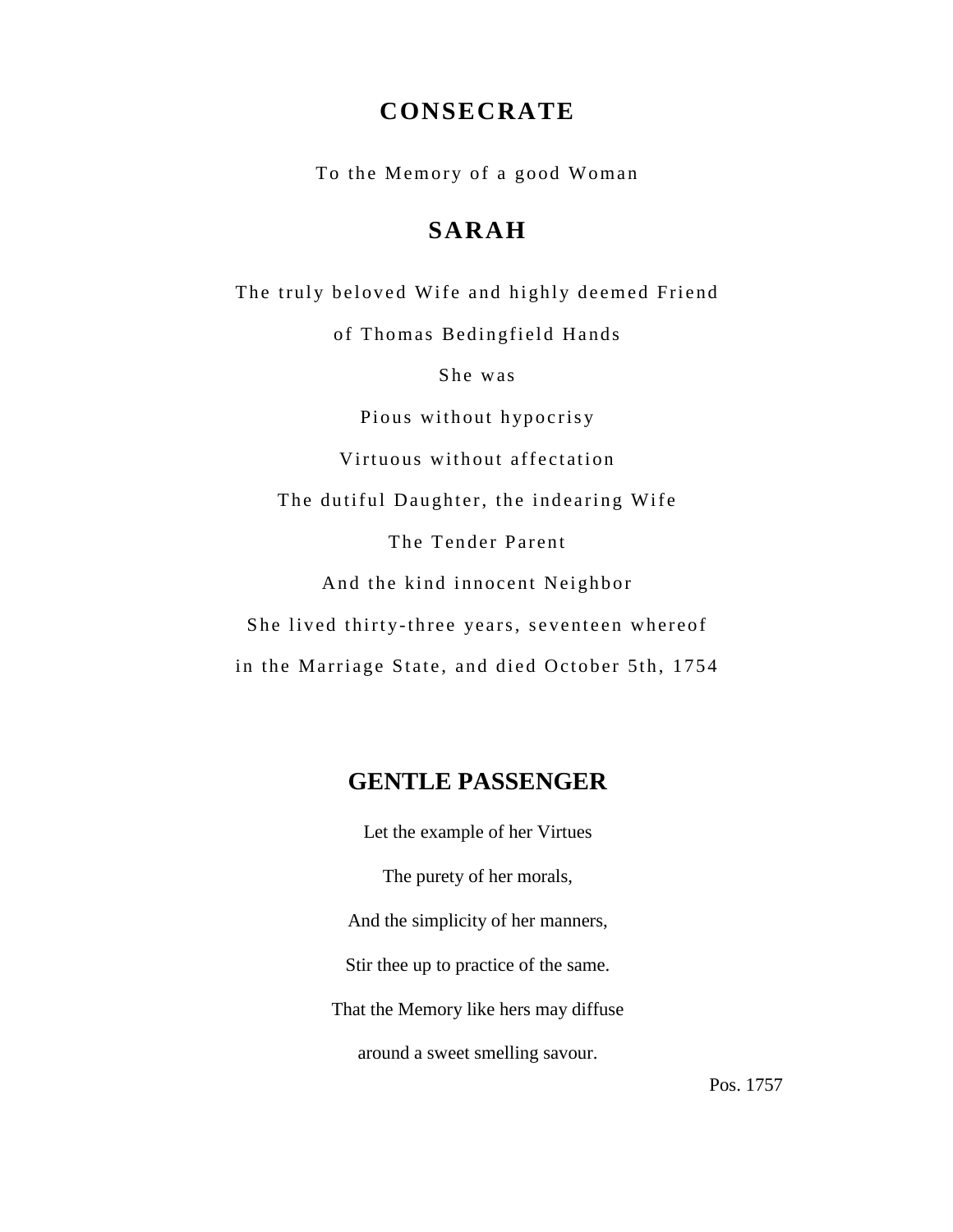# Emmanuel Episcopal Church CHESTER PARISH



# TWO HUNDREDTH ANNIVERSARY

**of the Church Building**

**November 5, 1972**

**FOUR O'CLOCK**

**Chestertown, Maryland**